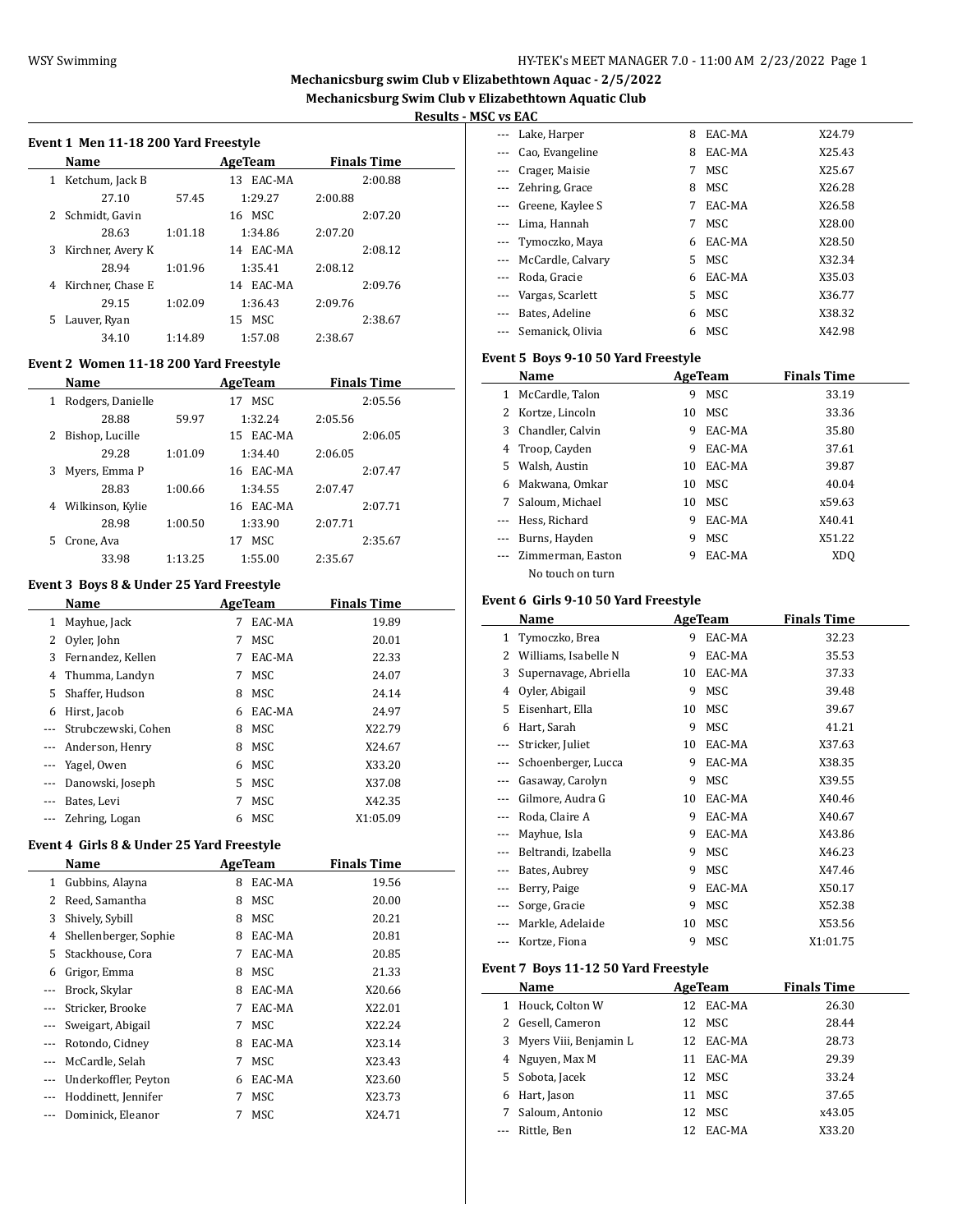L,

L,

 $\overline{\phantom{0}}$ 

# WSY Swimming WSY Swimming HY-TEK's MEET MANAGER 7.0 - 11:00 AM 2/23/2022 Page 2

# **Mechanicsburg swim Club v Elizabethtown Aquac - 2/5/2022 Mechanicsburg Swim Club v Elizabethtown Aquatic Club**

**rs** EAC

|       |                                                   |                      |                              | Results - MSC v |
|-------|---------------------------------------------------|----------------------|------------------------------|-----------------|
|       | (Event 7 Boys 11-12 50 Yard Freestyle)            |                      |                              | Eve             |
| --- 1 | Name<br>Ochoa, Tristan                            | AgeTeam<br>12 EAC-MA | <b>Finals Time</b><br>X35.53 |                 |
|       | --- McAllister, Owen                              | <b>MSC</b><br>11     | X42.09                       |                 |
|       | --- Hess, Douglas                                 | 11 EAC-MA            | X42.86                       |                 |
|       |                                                   |                      |                              |                 |
|       | Event 8 Girls 11-12 50 Yard Freestyle             |                      |                              |                 |
|       | Name                                              | <b>AgeTeam</b>       | <b>Finals Time</b>           | Eve             |
|       | 1 Shubert, Mackenzie                              | 12 EAC-MA            | 29.79                        |                 |
|       | 2 Messina, Sophia R                               | 12 EAC-MA<br>12 MSC  | 30.40                        |                 |
|       | 3 Anderson, Peyton                                | 11 MSC               | 31.08                        |                 |
|       | 4 Luft-Hoover, Chloe                              | 12 EAC-MA            | 31.60<br>32.96               |                 |
|       | 5 Wivell, Jenna<br>6 Gasaway, Anna                | 12 MSC               | 33.27                        |                 |
| $---$ | Torquato, Maya                                    | 11 EAC-MA            | X31.91                       |                 |
| ---   | Hall, Valerie                                     | 11 EAC-MA            | X34.56                       |                 |
|       | Stackhouse, Mya                                   | 12 EAC-MA            | X36.37                       |                 |
| ---   | --- Brehm, Eleni                                  | 12 EAC-MA            | X37.31                       |                 |
|       | --- Rotondo, Caylin                               | 12 EAC-MA            |                              |                 |
|       | --- Dormer, Anna                                  | 12 MSC               | X40.33<br>X40.90             |                 |
|       | --- Yocum, Paighton                               | 11 EAC-MA            |                              |                 |
|       |                                                   | 11 MSC               | X40.90<br>X50.99             |                 |
|       | --- Harris, Caroline                              |                      |                              |                 |
|       | Event 9 Boys 13-14 50 Yard Freestyle              |                      |                              | Eve             |
|       | Name                                              | <b>AgeTeam</b>       | <b>Finals Time</b>           |                 |
|       | 1 Kirchner, Chase E                               | 14 EAC-MA            | 26.93                        |                 |
|       | 2 White, Tyler                                    | 13 MSC               | 28.85                        |                 |
|       |                                                   |                      |                              |                 |
|       | 3 Erb, Josiah                                     | 13 EAC-MA            | 30.41                        |                 |
|       | 4 Watkins, Nicholas                               | 13 MSC               | 38.27                        |                 |
|       | Event 10 Girls 13-14 50 Yard Freestyle            |                      |                              |                 |
|       | Name                                              | AgeTeam              | <b>Finals Time</b>           |                 |
|       | 1 Cronin, Tessa M                                 | 14 EAC-MA            | 27.70                        |                 |
|       | 2 Erikson, Carlee                                 | 13 MSC               | 29.40                        |                 |
|       | 3 Nguyen, Annale                                  | 13 EAC-MA            | 30.25                        |                 |
|       | 4 Rittle, Anna                                    | 13 EAC-MA            | 33.39                        | Eve             |
|       | 5 Alvarado, Mina                                  | 13 MSC               | 35.42                        |                 |
|       | 6 Baum, Sarah                                     | 13 MSC               | 38.36                        |                 |
| ---   | Kuntz, Audra                                      | 13 EAC-MA            | X33.14                       |                 |
|       | Shubert, Derian                                   | 14 EAC-MA            | X35.34                       |                 |
|       | Houser, Abigail                                   | 13 EAC-MA            | X35.54                       |                 |
|       |                                                   |                      |                              |                 |
|       | Event 11 Boys 15 & Over 50 Yard Freestyle<br>Name | <b>AgeTeam</b>       | <b>Finals Time</b>           |                 |
| $1\,$ | Wetherhold, Andrew                                | <b>MSC</b><br>17     | 23.32                        |                 |
|       | 2 Runnels, Riley R                                | 17<br>EAC-MA         | 24.51                        |                 |
|       | 3 Raniowski, Declan                               | 16 MSC               | 25.11                        |                 |
|       | 4 Ketchum, Carter J                               | 15 EAC-MA            | 25.62                        |                 |
|       | 5 Mickievicz, Adam S                              | 16 EAC-MA            | 26.19                        |                 |
|       | 6 Lauver, Ryan                                    | 15 MSC               | 31.87                        |                 |
|       |                                                   |                      |                              |                 |
|       | Event 12 Girls 15 & Over 50 Yard Freestyle        |                      |                              |                 |
|       | Name                                              | <b>AgeTeam</b>       | <b>Finals Time</b>           | Eve             |
|       | 1 Rodgers, Danielle                               | 17 MSC               | 27.00                        |                 |
|       | 2 Houck, Sierra G                                 | 17 EAC-MA            | 27.07                        |                 |
|       | 3 Hoover, Annabelle                               | 15 MSC               | 27.11                        |                 |
| 5     | 4 McDonald, Genna E<br>Kretschman, Brenna         | 16 EAC-MA<br>16 MSC  | 27.55<br>28.66               |                 |

|     | Event 13  Boys 8 & Under 25 Yard Breaststroke                    |    |                |                    |  |
|-----|------------------------------------------------------------------|----|----------------|--------------------|--|
|     | Name                                                             |    | <b>AgeTeam</b> | <b>Finals Time</b> |  |
|     | 1 Peters, Blake                                                  | 8  | EAC-MA         | 22.38              |  |
| 2   | Mayhue, Jack                                                     | 7  | EAC-MA         | 26.38              |  |
| 3   | Fuddy, Donovan                                                   |    | 8 EAC-MA       | 27.06              |  |
|     | 4 Hollick, Gavin                                                 | 8  | MSC            | 27.18              |  |
|     | Event 14  Girls 8 & Under 25 Yard Breaststroke                   |    |                |                    |  |
|     | Name                                                             |    | <b>AgeTeam</b> | <b>Finals Time</b> |  |
| 1   | Fuddy, Lily                                                      |    | 8 EAC-MA       | 23.26              |  |
| 2   | Torquato, Tessa                                                  | 8  | EAC-MA         | 25.69              |  |
| 3   | Lima, Emily                                                      |    | 8 MSC          | 27.25              |  |
|     | 4 Zehring, Grace                                                 |    | 8 MSC          | 41.85              |  |
|     | --- Stricker, Brooke                                             |    | 7 EAC-MA       | X27.82             |  |
|     | --- Stackhouse, Cora                                             |    | 7 EAC-MA       | X31.89             |  |
| --- | Cao, Evangeline                                                  |    | 8 EAC-MA       | X32.07             |  |
| --- | Gubbins, Alayna                                                  |    | 8 EAC-MA       | X32.18             |  |
| --- | Shellenberger, Sophie                                            |    | 8 EAC-MA       | X33.24             |  |
| --- | Sides, Liliana                                                   |    | 8 EAC-MA       | DQ                 |  |
|     | One hand touch                                                   |    |                |                    |  |
| --- | Grigor, Emma                                                     | 8  | MSC            | DQ                 |  |
|     | <b>Alternating Kick</b>                                          |    |                |                    |  |
|     |                                                                  |    |                |                    |  |
|     | Event 15 Boys 9-10 50 Yard Breaststroke                          |    |                |                    |  |
|     | Name                                                             |    | <b>AgeTeam</b> | <b>Finals Time</b> |  |
|     | 1 Appleby, Colton                                                |    | 10 EAC-MA      | 45.47              |  |
|     | 2 McCardle, Talon                                                |    | 9 MSC          | 47.66              |  |
| 3   | Lambert, Julian                                                  |    | 9 MSC          | 47.76              |  |
|     | 4 Erb, Jackson                                                   |    | 10 EAC-MA      | 53.49              |  |
| --- | Yerger, Jacob                                                    | 9  | MSC            | DQ                 |  |
|     | Downward butterfly kick                                          |    |                |                    |  |
| --- | Hess, Richard                                                    | 9  | EAC-MA         | DQ                 |  |
|     | Incomplete stroke cycle other than one pull followed by one kick |    |                |                    |  |
|     | Event 16  Girls 9-10 50 Yard Breaststroke                        |    |                |                    |  |
|     | Name                                                             |    | AgeTeam        | <b>Finals Time</b> |  |
|     | 1 Fuddy, Magnolia                                                |    | 10 EAC-MA      | 44.10              |  |
| 2   | Tymoczko, Brea                                                   | 9  | EAC-MA         | 44.60              |  |
| 3   | Greene, Layla F                                                  | 9  | EAC-MA         | 48.25              |  |
| 4   | Oyler, Abigail                                                   | 9  | MSC            | 52.41              |  |
| 5   | Eisenhart, Ella                                                  | 10 | MSC            | 56.09              |  |
| 6   | Beltrandi, Izabella                                              | 9  | MSC            | 57.65              |  |
| --- | Gilmore, Audra G                                                 | 10 | EAC-MA         | X55.96             |  |
| --- | Supernavage, Abriella                                            | 10 | EAC-MA         | X58.23             |  |
| --- | Mayhue, Isla                                                     | 9  | EAC-MA         | X1:01.10           |  |
| --- | Schoenberger, Lucca                                              | 9  | EAC-MA         | X1:01.14           |  |
| --- | Hart, Sarah                                                      | 9  | MSC            | X1:04.18           |  |
| --- | James, Olivia                                                    | 10 | MSC            | X1:11.67           |  |
| --- | Markle, Adelaide                                                 | 10 | MSC            | XDQ                |  |
|     | Downward butterfly kick                                          |    |                |                    |  |
|     |                                                                  |    |                |                    |  |
|     | Event 17 Boys 11-12 50 Yard Breaststroke                         |    |                |                    |  |
|     | <b>Name</b>                                                      |    | <b>AgeTeam</b> | <b>Finals Time</b> |  |

|   | Name                     | AgeTeam   | <b>Finals Time</b> |       |  |
|---|--------------------------|-----------|--------------------|-------|--|
|   | 1 Myers Viii, Benjamin L | 12 EAC-MA |                    | 38.62 |  |
|   | 2 Gesell, Cameron        | 12 MSC    |                    | 38.84 |  |
| 3 | Rittle, Ben              | 12 EAC-MA |                    | 40.41 |  |
|   | 4 Thomas, Bryson         | 12 MSC    |                    | 44.58 |  |
|   | 5 Chandler, Landon K     | EAC-MA    |                    | 48.79 |  |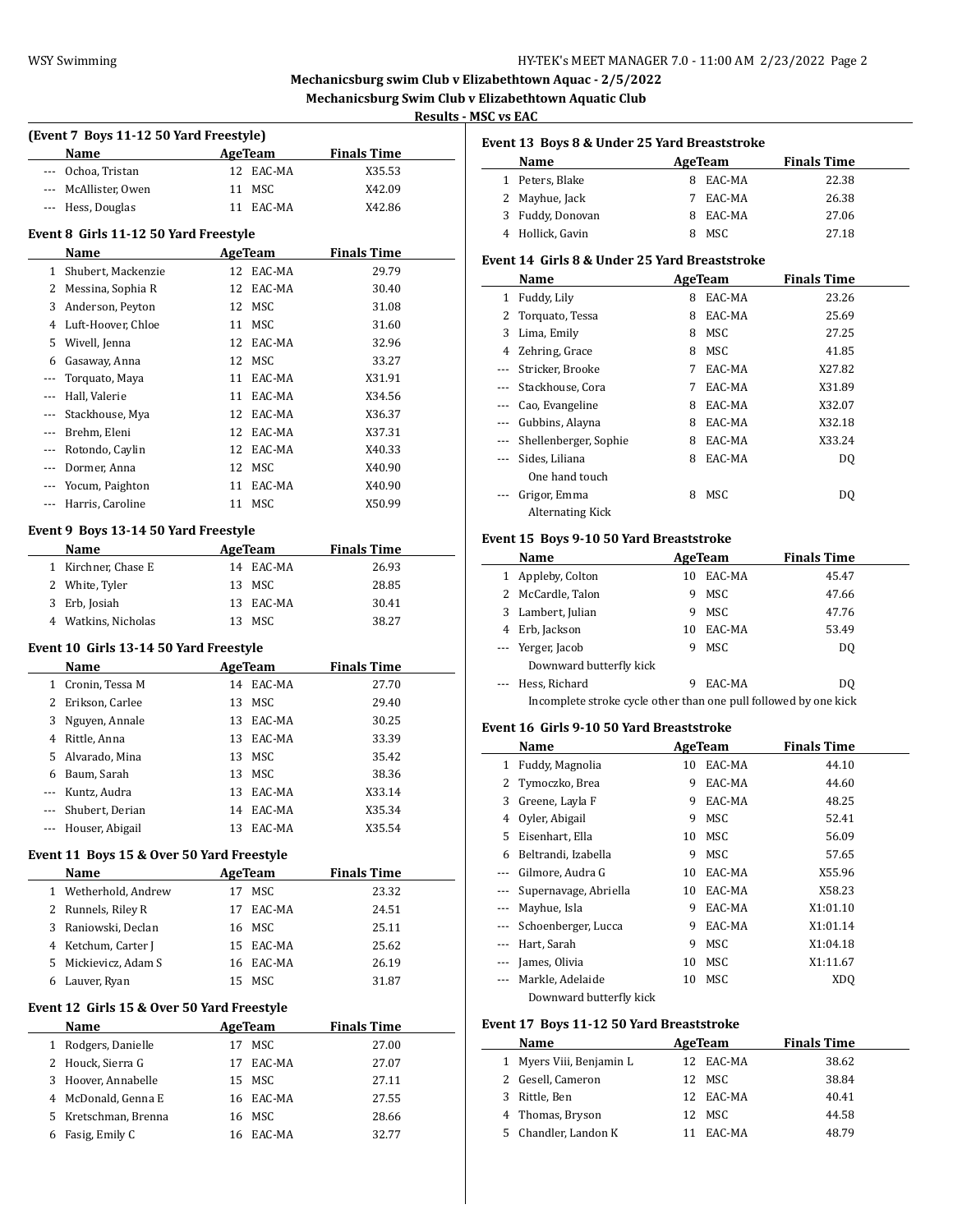$\overline{a}$ 

 $\overline{a}$ 

# **Mechanicsburg swim Club v Elizabethtown Aquac - 2/5/2022 Mechanicsburg Swim Club v Elizabethtown Aquatic Club**

**Results - MSC vs EAC**

 $\sim$ 

# **(Event 17 Boys 11-12 50 Yard Breaststroke)**

| (EVEIL 17 DOYS 11-12 30 TALU DI CASISLIONE) |                                           |    |           |                    |  |  |
|---------------------------------------------|-------------------------------------------|----|-----------|--------------------|--|--|
|                                             | Name                                      |    | AgeTeam   | <b>Finals Time</b> |  |  |
| 6                                           | Mathias, Vincent                          |    | 12 MSC    | 52.77              |  |  |
|                                             | Event 18 Girls 11-12 50 Yard Breaststroke |    |           |                    |  |  |
|                                             | Name                                      |    | AgeTeam   | <b>Finals Time</b> |  |  |
| 1                                           | Messina, Sophia R                         |    | 12 EAC-MA | 38.64              |  |  |
| 2                                           | Shubert, Mackenzie                        |    | 12 EAC-MA | 38.75              |  |  |
| 3                                           | Adams, Charleigh                          | 12 | MSC       | 39.53              |  |  |
| 4                                           | Cronin, Jordyn                            | 11 | EAC-MA    | 41.35              |  |  |
| 5                                           | Heintzelman, Ashley                       | 11 | MSC       | 50.70              |  |  |
| 6                                           | Dormer, Anna                              | 12 | MSC       | 1:00.79            |  |  |
|                                             | Torquato, Maya                            | 11 | EAC-MA    | X47.10             |  |  |
|                                             | Stackhouse, Mya                           | 12 | EAC-MA    | X48.94             |  |  |
|                                             | Brehm, Eleni                              | 12 | EAC-MA    | X49.91             |  |  |
|                                             | Yocum, Paighton                           | 11 | EAC-MA    | X52.69             |  |  |

#### **Event 19 Boys 13-14 100 Yard Breaststroke**

| Name                   |         | AgeTeam      | <b>Finals Time</b> |
|------------------------|---------|--------------|--------------------|
| Kirchner, Chase E<br>1 |         | EAC-MA<br>14 | 1:15.88            |
|                        | 35.03   | 1:15.88      |                    |
| 2 Herres, Ben          |         | EAC-MA<br>13 | 1:19.81            |
|                        | 37.75   | 1:19.81      |                    |
| Adamson, Gabriel<br>3  |         | MSC.<br>13   | 1:27.47            |
|                        | 1:27.64 | 1:27.47      |                    |
| Erb, Josiah<br>4       |         | EAC-MA<br>13 | 1:33.32            |
|                        | 44.30   | 1:33.32      |                    |

## **Event 20 Girls 13-14 100 Yard Breaststroke**

|    | Name            |         |    | AgeTeam | <b>Finals Time</b> |  |
|----|-----------------|---------|----|---------|--------------------|--|
| 1  | Garber, Julia M |         | 14 | EAC-MA  | 1:19.69            |  |
|    | 38.28           | 1:19.69 |    |         |                    |  |
| 2  | Runkle, Johanna |         | 13 | MSC.    | 1:30.63            |  |
|    | 42.10           | 1:30.63 |    |         |                    |  |
| 3  | Shubert, Derian |         | 14 | EAC-MA  | 1:35.64            |  |
|    | 45.04           | 1:35.64 |    |         |                    |  |
| 4  | Waite, Makayla  |         | 13 | MSC.    | 1:36.15            |  |
|    | 44.49           | 1:36.15 |    |         |                    |  |
| 5. | Houser, Abigail |         | 13 | EAC-MA  | 1:36.59            |  |
|    | 45.09           | 1:36.59 |    |         |                    |  |
| 6  | Alvarado, Mina  |         | 13 | MSC.    | 1:42.33            |  |
|    | 47.87           | 1:42.33 |    |         |                    |  |

# **Event 21 Boys 15 & Over 100 Yard Breaststroke**

|   | Name               |         |    | AgeTeam   | <b>Finals Time</b> |  |
|---|--------------------|---------|----|-----------|--------------------|--|
|   | Wetherhold, Andrew |         | 17 | MSC.      | 1:03.62            |  |
|   | 29.60              | 1:03.62 |    |           |                    |  |
| 2 | Nolen, Trevor J    |         | 15 | EAC-MA    | 1:08.19            |  |
|   | 31.61              | 1:08.19 |    |           |                    |  |
| 3 | Raniowski, Declan  |         | 16 | MSC.      | 1:13.01            |  |
|   | 34.04              | 1:13.01 |    |           |                    |  |
| 4 | Ketchum, Carter J  |         |    | 15 EAC-MA | 1:13.60            |  |
|   | 33.92              | 1:13.60 |    |           |                    |  |
| 5 | Gensemer, Owen B   |         | 17 | EAC-MA    | 1:15.79            |  |
|   | 34.99              | 1:15.79 |    |           |                    |  |
|   |                    |         |    |           |                    |  |

|              | Event 22 Girls 15 & Over 100 Yard Breaststroke |         |    |           |                    |  |  |  |  |
|--------------|------------------------------------------------|---------|----|-----------|--------------------|--|--|--|--|
|              | Name                                           |         |    | AgeTeam   | <b>Finals Time</b> |  |  |  |  |
| $\mathbf{1}$ | Hoover, Annabelle                              |         |    | 15 MSC    | 1:13.15            |  |  |  |  |
|              | 34.57                                          | 1:13.15 |    |           |                    |  |  |  |  |
|              | 2 McDonald, Genna E                            |         |    | 16 EAC-MA | 1:15.48            |  |  |  |  |
|              | 35.43                                          | 1:15.48 |    |           |                    |  |  |  |  |
| 3            | Kutz, Joy                                      |         |    | 17 MSC    | 1:18.47            |  |  |  |  |
|              | 36.05                                          | 1:18.47 |    |           |                    |  |  |  |  |
| 4            | Houck, Sierra G                                |         | 17 | EAC-MA    | 1:22.44            |  |  |  |  |
|              | 38.38                                          | 1:22.44 |    |           |                    |  |  |  |  |
| 5.           | Crone, Ava                                     |         | 17 | MSC.      | 1:36.40            |  |  |  |  |
|              | 45.45                                          | 1:36.40 |    |           |                    |  |  |  |  |
| 6            | Fasig, Emily C                                 |         | 16 | EAC-MA    | 1:56.57            |  |  |  |  |
|              | 53.06                                          | 1:56.57 |    |           |                    |  |  |  |  |

#### **Event 23 Boys 8 & Under 50 Yard Freestyle**

|   | Name                  |   | AgeTeam | <b>Finals Time</b> |  |
|---|-----------------------|---|---------|--------------------|--|
|   | Peters, Blake         | 8 | EAC-MA  | 36.98              |  |
|   | Gilmore, Rowen        | 8 | EAC-MA  | 38.79              |  |
| 3 | Hollick, Gavin        | 8 | MSC     | 40.81              |  |
| 4 | Fernandez, Kellen     | 7 | EAC-MA  | 51.82              |  |
|   | 5 Strubczewski, Cohen | 8 | MSC     | 53.82              |  |
| 6 | Shaffer, Hudson       | 8 | MSC     | 54.57              |  |
|   | --- Thumma, Landyn    | 7 | MSC     | X57.69             |  |
|   | --- Anderson, Henry   | 8 | MSC     | X57.78             |  |
|   | --- Hirst, Jacob      | 6 | EAC-MA  | X1:00.52           |  |

# **Event 24 Girls 8 & Under 50 Yard Freestyle**

|     | Name                |   | <b>AgeTeam</b> | Finals Time     |  |
|-----|---------------------|---|----------------|-----------------|--|
| 1   | Kichline, Ella      | 7 | MSC            | 38.22           |  |
| 2   | Fuddy, Lily         | 8 | EAC-MA         | 40.01           |  |
| 3   | Gubbins, Alayna     | 8 | EAC-MA         | 44.42           |  |
| 4   | Reed, Samantha      | 8 | MSC            | 44.70           |  |
| 5   | Stackhouse, Cora    | 7 | EAC-MA         | 50.02           |  |
| 6   | McCardle, Selah     | 7 | MSC            | 52.00           |  |
| --- | Brock, Skylar       | 8 | EAC-MA         | X51.85          |  |
|     | Dominick, Eleanor   | 7 | MSC            | X52.42          |  |
|     | Rotondo, Cidney     | 8 | EAC-MA         | X53.08          |  |
|     | Greene, Kaylee S    | 7 | EAC-MA         | X58.42          |  |
|     | Tymoczko, Maya      | 6 | EAC-MA         | X58.63          |  |
|     | Hoddinett, Jennifer | 7 | MSC            | X58.79          |  |
| --- | Crager, Maisie      | 7 | MSC            | X59.26          |  |
|     | Lake, Harper        | 8 | EAC-MA         | X1:03.52        |  |
|     | Lima, Hannah        | 7 | MSC            | X1:03.96        |  |
|     | Roda, Gracie        | 6 | EAC-MA         | XD <sub>O</sub> |  |
|     | No touch on turn    |   |                |                 |  |

#### **Event 25 Boys 9-10 100 Yard Freestyle**

| Name                 |         | AgeTeam |        | <b>Finals Time</b> |
|----------------------|---------|---------|--------|--------------------|
| Appleby, Colton<br>1 |         | 10      | EAC-MA | 1:14.34            |
| 35.79                | 1:14.34 |         |        |                    |
| 2 McCardle, Talon    |         | 9       | MSC.   | 1:16.16            |
| 36.89                | 1:16.16 |         |        |                    |
| 3 Chandler, Calvin   |         | 9       | EAC-MA | 1:25.54            |
| 41.00                | 1:25.54 |         |        |                    |
| Walsh, Austin<br>4   |         | 10      | EAC-MA | 1:26.23            |
| 40.23                | 1:26.23 |         |        |                    |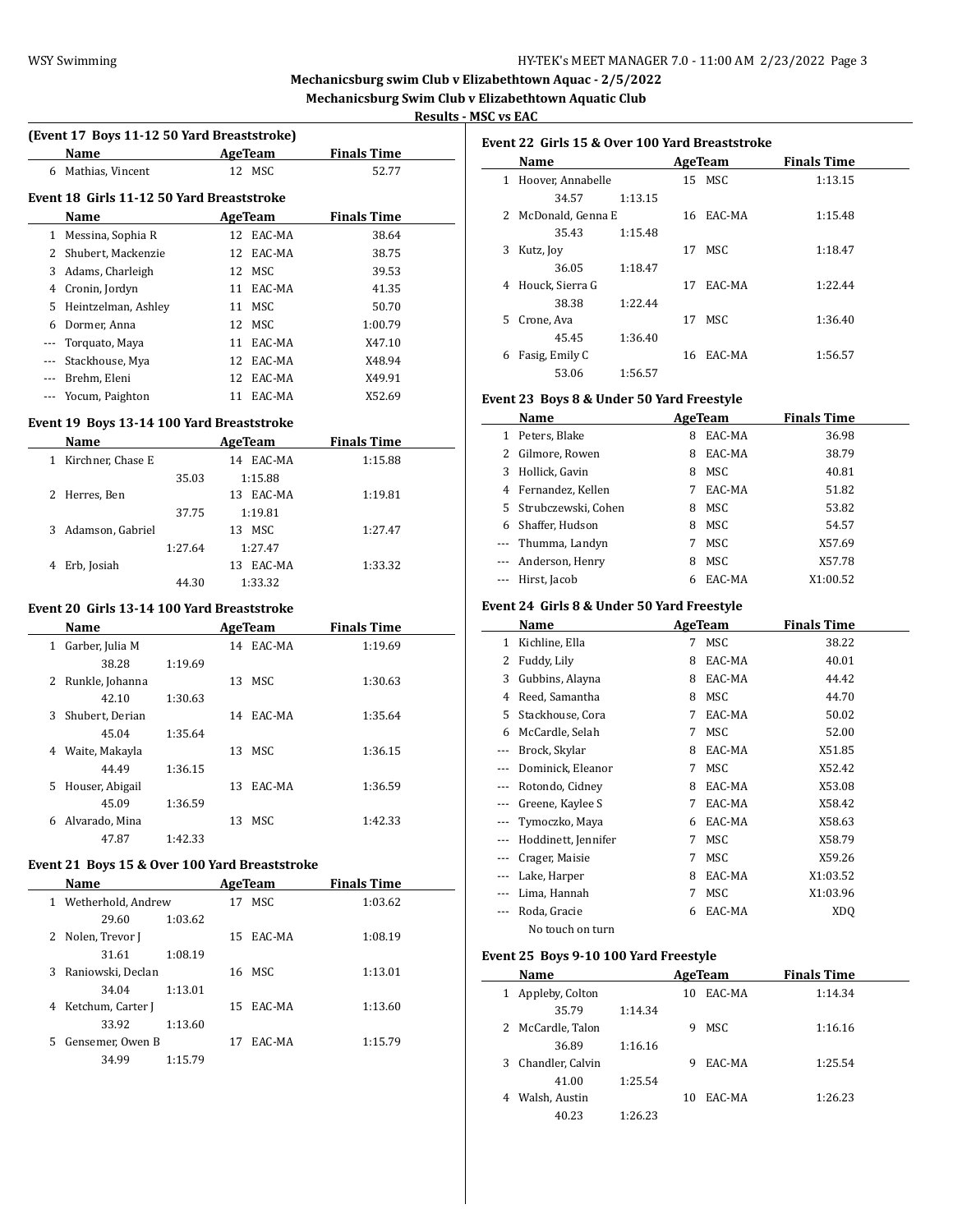# WSY Swimming WSY Swimming **HY-TEK's MEET MANAGER 7.0 - 11:00 AM 2/23/2022** Page 4

# **Mechanicsburg swim Club v Elizabethtown Aquac - 2/5/2022 Mechanicsburg Swim Club v Elizabethtown Aquatic Club**

# **Results - MSC vs EAC**

|   | (Event 25 Boys 9-10 100 Yard Freestyle) |         |   |         |                    |  |  |  |  |  |
|---|-----------------------------------------|---------|---|---------|--------------------|--|--|--|--|--|
|   | Name                                    |         |   | AgeTeam | <b>Finals Time</b> |  |  |  |  |  |
| 5 | Makwana, Omkar                          |         |   | 10 MSC  | 1:33.60            |  |  |  |  |  |
|   | 42.84                                   | 1:33.60 |   |         |                    |  |  |  |  |  |
| 6 | Burns, Hayden                           |         | 9 | MSC.    | 1:58.47            |  |  |  |  |  |
|   | 55.63                                   | 1:58.47 |   |         |                    |  |  |  |  |  |
|   | --- Yerger, Jacob                       |         | 9 | MSC.    | X2:02.30           |  |  |  |  |  |
|   | 56.56                                   | 2:02.30 |   |         |                    |  |  |  |  |  |
|   | Zimmerman, Easton                       |         | 9 | EAC-MA  | XD <sub>0</sub>    |  |  |  |  |  |
|   | No touch on turn                        |         |   |         |                    |  |  |  |  |  |

# **Event 26 Girls 9-10 100 Yard Freestyle**

|              | Name                   |         |    | <b>AgeTeam</b> | <b>Finals Time</b> |  |
|--------------|------------------------|---------|----|----------------|--------------------|--|
| $\mathbf{1}$ | Peters, Renee          |         | 10 | EAC-MA         | 1:05.42            |  |
|              | 31.15                  | 1:05.42 |    |                |                    |  |
| 2            | Greene, Layla F        |         | 9  | EAC-MA         | 1:19.03            |  |
|              | 37.94                  | 1:19.03 |    |                |                    |  |
|              | 3 Williams, Isabelle N |         | 9  | EAC-MA         | 1:21.26            |  |
|              | 37.86                  | 1:21.26 |    |                |                    |  |
| 4            | Kevorkova, Sofia       |         | 10 | MSC            | 1:26.62            |  |
|              | 39.39                  | 1:26.62 |    |                |                    |  |
| 5            | Urey, Nora             |         | 10 | MSC            | 1:26.73            |  |
|              | 39.74                  | 1:26.73 |    |                |                    |  |
| 6            | Hart, Sarah            |         | 9  | MSC            | 1:41.19            |  |
|              | 47.99                  | 1:41.19 |    |                |                    |  |
|              | Gasaway, Carolyn       |         | 9  | MSC            | X1:34.08           |  |
|              | 45.12                  | 1:34.08 |    |                |                    |  |
|              | Roda, Claire A         |         | 9  | EAC-MA         | X1:35.04           |  |
|              | 42.69                  | 1:35.04 |    |                |                    |  |
|              | James, Olivia          |         |    | 10 MSC         | X1:49.62           |  |
|              | 51.70                  | 1:49.62 |    |                |                    |  |
|              | Bates, Aubrey          |         | 9  | MSC            | X1:50.92           |  |
|              | 51.87                  | 1:50.92 |    |                |                    |  |
|              | Sorge, Gracie          |         | 9  | MSC            | X2:00.00           |  |
|              | 55.95                  | 2:00.00 |    |                |                    |  |

# **Event 27 Boys 11-12 100 Yard Freestyle**

|               | Name               |         |    | AgeTeam   | <b>Finals Time</b> |
|---------------|--------------------|---------|----|-----------|--------------------|
| $\mathbf{1}$  | Houck, Colton W    |         |    | 12 EAC-MA | 1:00.07            |
|               | 28.45              | 1:00.07 |    |           |                    |
| $\mathcal{L}$ | Kichline, Eli      |         |    | 11 MSC    | 1:11.50            |
|               | 33.25              | 1:11.50 |    |           |                    |
| 3             | Mathias, Vincent   |         |    | 12 MSC    | 1:15.77            |
|               | 36.78              | 1:15.77 |    |           |                    |
| 4             | Rittle, Ben        |         |    | 12 EAC-MA | 1:16.90            |
|               | 36.08              | 1:16.90 |    |           |                    |
| 5.            | Chandler, Landon K |         |    | 11 EAC-MA | 1:17.03            |
|               | 35.82              | 1:17.03 |    |           |                    |
| 6             | Sobota, Jacek      |         |    | 12 MSC    | 1:21.06            |
|               | 38.59              | 1:21.06 |    |           |                    |
| 7             | Saloum, Antonio    |         |    | 12 MSC    | x1:39.10           |
|               | 44.46              | 1:39.10 |    |           |                    |
|               | Ochoa, Tristan     |         | 12 | EAC-MA    | X1:21.56           |
|               | 38.41              | 1:21.56 |    |           |                    |
|               | Hirst, Jackson C   |         | 11 | EAC-MA    | X1:26.88           |
|               | 39.34              | 1:26.88 |    |           |                    |

| --- Hart, Jason      |         | 11 | MSC    | X1:33.97 |
|----------------------|---------|----|--------|----------|
| 43.31                | 1:33.97 |    |        |          |
| --- McAllister, Owen |         | 11 | MSC    | X1:41.86 |
| 47.66                | 1:41.86 |    |        |          |
| --- Hess, Douglas    |         | 11 | EAC-MA | X2:17.33 |
| 55.85                | 2:17.33 |    |        |          |

# **Event 28 Girls 11-12 100 Yard Freestyle**

|     | Name                 |         | <b>AgeTeam</b> | <b>Finals Time</b> |
|-----|----------------------|---------|----------------|--------------------|
|     | 1 Dougherty, Sarah R |         | 12 EAC-MA      | 1:05.41            |
|     | 31.72                | 1:05.41 |                |                    |
|     | 2 Howell, Elizabeth  |         | 12 MSC         | 1:08.67            |
|     | 33.49                | 1:08.67 |                |                    |
|     | 3 Anderson, Peyton   |         | 12 MSC         | 1:10.04            |
|     | 33.05                | 1:10.04 |                |                    |
|     | 4 Hook, Becky J      |         | 11 EAC-MA      | 1:13.44            |
|     | 35.24                | 1:13.44 |                |                    |
|     | 5 Torquato, Maya     |         | 11 EAC-MA      | 1:13.53            |
|     | 35.57                | 1:13.53 |                |                    |
|     | 6 Gasaway, Anna      |         | 12 MSC         | 1:14.16            |
|     | 35.65                | 1:14.16 |                |                    |
| --- | Hall, Valerie        |         | 11 EAC-MA      | X1:19.04           |
|     | 36.82                | 1:19.04 |                |                    |
|     | Fuddy, Elise L       |         | 11 EAC-MA      | X1:23.46           |
|     | 38.76                | 1:23.46 |                |                    |
|     | Heintzelman, Ashley  |         | 11 MSC         | X1:27.84           |
|     | 40.29                | 1:27.84 |                |                    |
|     | Yocum, Paighton      |         | 11 EAC-MA      | X1:36.39           |
|     | 44.66                | 1:36.39 |                |                    |
|     | Rotondo, Caylin      |         | 12 EAC-MA      | X1:37.98           |
|     | 47.17                | 1:37.98 |                |                    |
|     | Harris, Caroline     |         | 11 MSC         | X1:49.18           |
|     | 49.75                | 1:49.18 |                |                    |
|     | Schoenberger, Sienna |         | 11 EAC-MA      | X3:09.75           |
|     | 1:24.67              | 3:09.75 |                |                    |

# **Event 29 Boys 13-14 100 Yard Freestyle**

|   | Name               |         |     | <b>AgeTeam</b> | <b>Finals Time</b> |  |
|---|--------------------|---------|-----|----------------|--------------------|--|
| 1 | Gilmore, Reid K    |         |     | 14 EAC-MA      | 53.87              |  |
|   | 25.89              | 53.87   |     |                |                    |  |
| 2 | Ketchum, Jack B    |         | 13  | EAC-MA         | 56.22              |  |
|   | 26.70              | 56.22   |     |                |                    |  |
| 3 | White, Tyler       |         | 13  | MSC            | 1:06.31            |  |
|   | 30.64              | 1:06.31 |     |                |                    |  |
| 4 | Herres, Ben        |         | 13  | EAC-MA         | 1:06.68            |  |
|   | 32.07              | 1:06.68 |     |                |                    |  |
|   | 5 Adamson, Gabriel |         |     | 13 MSC         | 1:09.44            |  |
|   | 33.98              | 1:09.44 |     |                |                    |  |
| 6 | Watkins, Nicholas  |         | 13  | MSC            | 1:32.93            |  |
|   | 41.33              | 1:32.93 |     |                |                    |  |
|   | Erb, Josiah        |         | 13. | EAC-MA         | X1:10.84           |  |
|   |                    |         |     |                |                    |  |

# **Event 30 Girls 13-14 100 Yard Freestyle**

| Name              |         | AgeTeam       | <b>Finals Time</b> |
|-------------------|---------|---------------|--------------------|
| 1 Cronin, Tessa M |         | 14 EAC-MA     | 1:01.48            |
| 29.33             | 1:01.48 |               |                    |
| 2 Hirst, Olivia K |         | EAC-MA<br>13. | 1:04.51            |
| 30.90             | 1:04.51 |               |                    |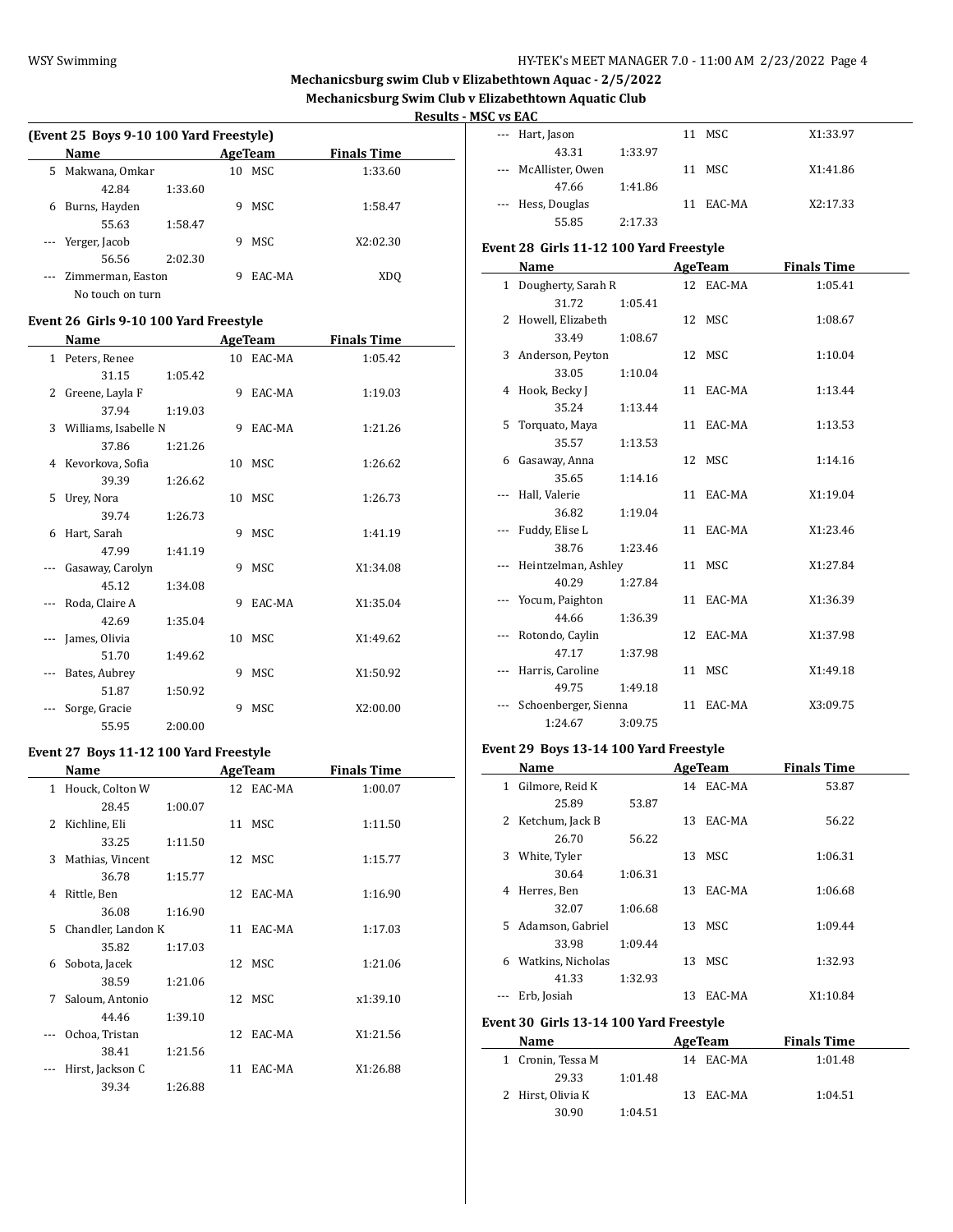# WSY Swimming **HY-TEK's MEET MANAGER 7.0 - 11:00 AM 2/23/2022** Page 5

# **Mechanicsburg swim Club v Elizabethtown Aquac - 2/5/2022 Mechanicsburg Swim Club v Elizabethtown Aquatic Club**

 $\overline{\phantom{a}}$ 

 $\overline{\phantom{0}}$ 

**Results - MSC vs EAC**

|                    | (Event 30 Girls 13-14 100 Yard Freestyle) |    |         |                 |   |  |  |
|--------------------|-------------------------------------------|----|---------|-----------------|---|--|--|
| <b>Finals Time</b> | AgeTeam                                   |    |         | <b>Name</b>     |   |  |  |
| 1:12.33            | 13 MSC                                    |    |         | Runkle, Johanna | 3 |  |  |
|                    |                                           |    | 1:12.33 | 34.68           |   |  |  |
| 1:13.62            | MSC                                       | 13 |         | Waite, Makayla  | 4 |  |  |
|                    |                                           |    | 1:13.62 | 35.79           |   |  |  |
| 1:16.83            | EAC-MA                                    | 13 |         | Rittle, Anna    | 5 |  |  |
|                    |                                           |    | 1:16.83 | 36.23           |   |  |  |
| 1:26.58            | MSC.                                      | 13 |         | Baum. Sarah     | 6 |  |  |
| X1:20.06           | EAC-MA                                    | 14 |         | Shubert, Derian |   |  |  |
|                    |                                           |    | 1:20.06 | 37.05           |   |  |  |
|                    |                                           |    |         |                 |   |  |  |

# **Event 31 Boys 15 & Over 100 Yard Freestyle**

|    | Name               |         |    | AgeTeam | <b>Finals Time</b> |
|----|--------------------|---------|----|---------|--------------------|
| 1  | Wetherhold, Andrew |         | 17 | MSC.    | 51.38              |
|    | 24.96              | 51.38   |    |         |                    |
| 2  | Runnels, Riley R   |         | 17 | EAC-MA  | 54.76              |
|    | 25.73              | 54.76   |    |         |                    |
| 3  | Raniowski, Declan  |         |    | 16 MSC  | 55.09              |
|    | 26.67              | 55.09   |    |         |                    |
| 4  | Schnoor, Luke W    |         | 16 | EAC-MA  | 57.95              |
|    | 27.74              | 57.95   |    |         |                    |
| 5. | Gensemer, Owen B   |         | 17 | EAC-MA  | 59.96              |
|    | 28.80              | 59.96   |    |         |                    |
|    | Mickievicz, Adam S |         | 16 | EAC-MA  | X1:00.77           |
|    | 28.59              | 1:00.77 |    |         |                    |

# **Event 32 Girls 15 & Over 100 Yard Freestyle**

|    | Name                |         | AgeTeam |           | <b>Finals Time</b> |  |
|----|---------------------|---------|---------|-----------|--------------------|--|
| 1  | Hoover, Annabelle   |         |         | 15 MSC    | 57.63              |  |
|    | 27.94               | 57.63   |         |           |                    |  |
| 2  | Rodgers, Danielle   |         | 17      | MSC.      | 57.94              |  |
|    | 27.93               | 57.94   |         |           |                    |  |
| 3  | Wilkinson, Kylie    |         |         | 16 EAC-MA | 58.56              |  |
|    | 28.34               | 58.56   |         |           |                    |  |
|    | 4 McDonald, Genna E |         |         | 16 EAC-MA | 1:01.46            |  |
|    | 29.27               | 1:01.46 |         |           |                    |  |
| 5. | Kutz, Joy           |         | 17      | MSC.      | 1:02.11            |  |
|    | 29.30               | 1:02.11 |         |           |                    |  |
| 6  | Fasig, Emily C      |         | 16      | EAC-MA    | 1:19.17            |  |
|    | 36.38               | 1:19.17 |         |           |                    |  |

# **Event 33 Boys 8 & Under 25 Yard Backstroke**

 $\overline{\phantom{0}}$ 

|   | Name                                  | AgeTeam |            | <b>Finals Time</b> |  |  |  |
|---|---------------------------------------|---------|------------|--------------------|--|--|--|
| 1 | Gilmore, Rowen                        | 8       | EAC-MA     | 21.57              |  |  |  |
| 2 | Hollick, Gavin                        | 8       | MSC        | 23.82              |  |  |  |
| 3 | Strubczewski, Cohen                   | 8       | MSC        | 26.08              |  |  |  |
| 4 | Anderson, Henry                       | 8       | MSC        | 26.48              |  |  |  |
| 5 | Fernandez, Kellen                     | 7       | EAC-MA     | 26.90              |  |  |  |
| 6 | Hirst, Jacob                          | 6       | EAC-MA     | 30.33              |  |  |  |
|   | Thumma, Landyn                        | 7       | MSC        | X28.25             |  |  |  |
|   | Shaffer, Hudson                       | 8       | <b>MSC</b> | X30.69             |  |  |  |
|   | Yagel, Owen                           | 6       | <b>MSC</b> | X34.95             |  |  |  |
|   | Danowski, Joseph                      | 5.      | MSC        | X41.71             |  |  |  |
|   | Zehring, Logan                        | 6       | MSC        | XDO                |  |  |  |
|   | Shoulders past vertical toward breast |         |            |                    |  |  |  |

|          | Name                  |   | AgeTeam    | <b>Finals Time</b> |
|----------|-----------------------|---|------------|--------------------|
| 1        | Sides, Liliana        | 8 | EAC-MA     | 21.81              |
| 2        | Shively, Sybill       | 8 | <b>MSC</b> | 23.42              |
| 3        | Brock, Skylar         | 8 | EAC-MA     | 23.49              |
| 4        | Sweigart, Abigail     | 7 | <b>MSC</b> | 24.31              |
| 5        | Underkoffler, Peyton  | 6 | EAC-MA     | 24.90              |
| 6        | Crager, Maisie        | 7 | MSC        | 26.29              |
| $---$    | Tymoczko, Maya        | 6 | EAC-MA     | X25.83             |
| $\cdots$ | Shellenberger, Sophie | 8 | EAC-MA     | X26.47             |
| ---      | Lake, Harper          | 8 | EAC-MA     | X27.39             |
| $\cdots$ | Greene, Kaylee S      | 7 | EAC-MA     | X27.87             |
|          | McCardle, Selah       | 7 | <b>MSC</b> | X28.04             |
|          | Dominick, Eleanor     | 7 | <b>MSC</b> | X28.10             |
| $\cdots$ | Hoddinett, Jennifer   | 7 | <b>MSC</b> | X29.21             |
|          | Zehring, Grace        | 8 | MSC        | X29.41             |
| ---      | Cao, Evangeline       | 8 | EAC-MA     | X30.04             |
|          | McCardle, Calvary     | 5 | MSC        | X30.23             |
|          | Lima, Hannah          | 7 | <b>MSC</b> | X31.21             |
|          | Semanick, Olivia      | 6 | MSC        | X35.20             |
| $---$    | Roda, Gracie          | 6 | EAC-MA     | X35.57             |
|          | Vargas, Scarlett      | 5 | <b>MSC</b> | X48.04             |
| $\cdots$ | Bates, Adeline        | 6 | <b>MSC</b> | X48.73             |

# **Event 35 Boys 9-10 50 Yard Backstroke**

|   | Name                                      |    | AgeTeam | <b>Finals Time</b> |  |  |  |
|---|-------------------------------------------|----|---------|--------------------|--|--|--|
| 1 | Kortze, Lincoln                           | 10 | MSC     | 37.91              |  |  |  |
| 2 | Troop, Cayden                             | 9  | EAC-MA  | 42.57              |  |  |  |
| 3 | McKenney, Ryan                            | 10 | MSC     | 43.66              |  |  |  |
| 4 | Chandler, Calvin                          | 9  | EAC-MA  | 47.46              |  |  |  |
| 5 | Makwana, Omkar                            | 10 | MSC     | 52.02              |  |  |  |
| 6 | Saloum, Michael                           | 10 | MSC.    | x59.50             |  |  |  |
|   | Walsh, Austin                             | 10 | EAC-MA  | X50.47             |  |  |  |
|   | Zimmerman, Easton                         | 9  | EAC-MA  | X54.76             |  |  |  |
|   | Burns, Hayden                             | 9  | MSC     | X1:01.20           |  |  |  |
|   | Yerger, Jacob                             | 9  | MSC     | X1:06.02           |  |  |  |
|   | Hess, Richard                             | 9  | EAC-MA  | DO.                |  |  |  |
|   | Delay initiating turn after past vertical |    |         |                    |  |  |  |

#### **Event 36 Girls 9-10 50 Yard Backstroke**

|     | Name                  |    | AgeTeam    | <b>Finals Time</b> |  |  |  |
|-----|-----------------------|----|------------|--------------------|--|--|--|
| 1   | Fuddy, Magnolia       | 10 | EAC-MA     | 41.83              |  |  |  |
| 2   | Stricker, Juliet      | 10 | EAC-MA     | 43.33              |  |  |  |
| 3   | Greene, Layla F       | 9  | EAC-MA     | 45.45              |  |  |  |
| 4   | Urey, Nora            | 10 | MSC        | 46.07              |  |  |  |
| 5   | Gasaway, Carolyn      | 9  | MSC        | 48.75              |  |  |  |
| 6   | Eisenhart, Ella       | 10 | MSC        | 51.65              |  |  |  |
|     | Roda, Claire A        | 9  | EAC-MA     | X46.88             |  |  |  |
|     | Schoenberger, Lucca   | 9  | EAC-MA     | X48.28             |  |  |  |
|     | Supernavage, Abriella | 10 | EAC-MA     | X51.03             |  |  |  |
|     | Mayhue, Isla          | 9  | EAC-MA     | X51.36             |  |  |  |
|     | Berry, Paige          | 9  | EAC-MA     | X52.29             |  |  |  |
|     | Bates, Aubrey         | 9  | MSC        | X59.33             |  |  |  |
| --- | Sorge, Gracie         | 9  | MSC        | X1:04.45           |  |  |  |
|     | Kortze, Fiona         | 9  | MSC        | X1:06.94           |  |  |  |
|     | Markle, Adelaide      | 10 | <b>MSC</b> | XD <sub>O</sub>    |  |  |  |
|     | $\alpha$ ii ii .      |    |            |                    |  |  |  |

Shoulders past vertical toward breast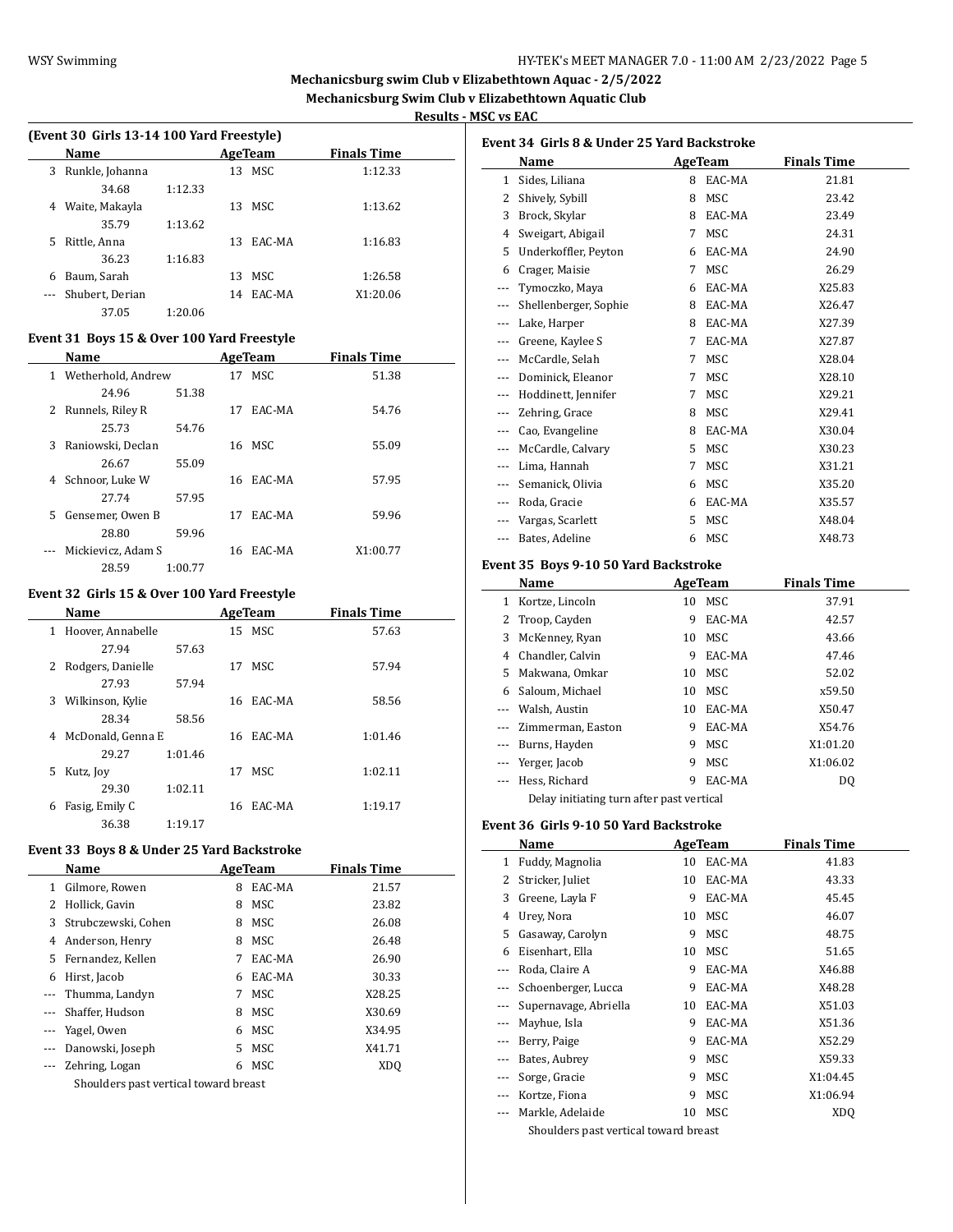# **Mechanicsburg swim Club v Elizabethtown Aquac - 2/5/2022 Mechanicsburg Swim Club v Elizabethtown Aquatic Club**

#### **Results - MSC vs EAC**

 $\overline{a}$ 

 $\frac{1}{2}$ 

|             | Event 37 Boys 11-12 50 Yard Backstroke |
|-------------|----------------------------------------|
| <b>Name</b> | AgeTeam                                |

|   | Name                                  |    | AgeTeam   | <b>Finals Time</b> |  |  |  |
|---|---------------------------------------|----|-----------|--------------------|--|--|--|
|   | 1 Gesell, Cameron                     |    | 12 MSC    | 33.34              |  |  |  |
| 2 | Chandler, Landon K                    |    | 11 EAC-MA | 39.38              |  |  |  |
| 3 | Hirst, Jackson C                      | 11 | EAC-MA    | 41.12              |  |  |  |
| 4 | Ochoa, Tristan                        |    | 12 EAC-MA | 44.94              |  |  |  |
| 5 | Hart, Jason                           | 11 | MSC.      | 45.89              |  |  |  |
| 6 | Saloum, Antonio                       |    | 12 MSC    | 52.79              |  |  |  |
|   | Hess, Douglas                         |    | 11 EAC-MA | X56.03             |  |  |  |
|   | McAllister, Owen                      | 11 | MSC       | X56.22             |  |  |  |
|   | Sobota, Jacek                         |    | 12 MSC    | D <sub>0</sub>     |  |  |  |
|   | Shoulders past vertical toward breast |    |           |                    |  |  |  |

#### **Event 38 Girls 11-12 50 Yard Backstroke**

|          | Name                 |    | AgeTeam    | <b>Finals Time</b> |
|----------|----------------------|----|------------|--------------------|
| 1        | Dougherty, Sarah R   |    | 12 EAC-MA  | 33.25              |
| 2        | Adams, Charleigh     | 12 | MSC        | 33.96              |
| 3        | Troop, Caleigh       | 12 | EAC-MA     | 34.87              |
| 4        | Messina, Sophia R    | 12 | EAC-MA     | 36.51              |
| 5        | Luft-Hoover, Chloe   | 11 | MSC        | 37.01              |
| 6        | Heintzelman, Ashley  | 11 | MSC        | 50.58              |
| $\cdots$ | Wivell, Jenna        | 12 | EAC-MA     | X37.28             |
|          | Gasaway, Anna        | 12 | MSC        | X40.03             |
|          | Hook, Becky J        | 11 | EAC-MA     | X41.04             |
|          | Hall, Valerie        | 11 | EAC-MA     | X42.06             |
|          | Stackhouse, Mya      | 12 | EAC-MA     | X43.91             |
|          | Brehm, Eleni         | 12 | EAC-MA     | X44.17             |
|          | Fuddy, Elise L       | 11 | EAC-MA     | X45.35             |
|          | Harris, Caroline     | 11 | <b>MSC</b> | X51.18             |
|          | Schoenberger, Sienna | 11 | EAC-MA     | X1:27.64           |
|          | Rotondo, Caylin      | 12 | EAC-MA     | XD <sub>O</sub>    |
|          | No touch at turn     |    |            |                    |

#### **Event 39 Boys 13-14 100 Yard Backstroke**

| Name                   |         |    | AgeTeam | <b>Finals Time</b> |
|------------------------|---------|----|---------|--------------------|
| Gilmore, Reid K<br>1   |         | 14 | EAC-MA  | 1:05.44            |
| 32.16                  | 1:05.44 |    |         |                    |
| 2 Herres, Ben          |         | 13 | EAC-MA  | 1:14.46            |
| 36.35                  | 1:14.46 |    |         |                    |
| White, Tyler<br>3      |         |    | 13 MSC  | 1:22.27            |
| 38.04                  | 1:22.27 |    |         |                    |
| Watkins, Nicholas<br>4 |         | 13 | MSC     | 2:24.67            |
| 1:08.47                | 2:24.67 |    |         |                    |

## **Event 40 Girls 13-14 100 Yard Backstroke**

| Name                 |         |    | AgeTeam   | <b>Finals Time</b> |
|----------------------|---------|----|-----------|--------------------|
| Garber, Julia M<br>1 |         |    | 14 EAC-MA | 1:13.08            |
| 36.07                | 1:13.08 |    |           |                    |
| Hirst, Olivia K<br>2 |         | 13 | EAC-MA    | 1:14.01            |
| 35.47                | 1:14.01 |    |           |                    |
| Erikson, Carlee<br>3 |         | 13 | MSC.      | 1:16.87            |
| 36.85                | 1:16.87 |    |           |                    |
| Kuntz, Audra<br>4    |         | 13 | EAC-MA    | 1:21.61            |
| 39.29                | 1:21.61 |    |           |                    |
| Waite, Makayla<br>5  |         | 13 | MSC.      | 1:29.54            |
| 44.43                | 1:29.54 |    |           |                    |

| .        |                     |         |              |          |
|----------|---------------------|---------|--------------|----------|
| 6        | Alvarado, Mina      |         | MSC<br>13    | 1:33.22  |
|          | 43.88               | 1:33.22 |              |          |
| $\cdots$ | Baum, Sarah         |         | MSC<br>13    | X1:48.46 |
|          | 50.02               | 1:48.46 |              |          |
| $\cdots$ | Rittle, Anna        |         | EAC-MA<br>13 | X1:56.48 |
|          |                     | 1:30.67 | 1:56.48      |          |
|          | --- Houser, Abigail |         | EAC-MA<br>13 | X1:58.00 |
|          |                     | 1:36.00 | 1:58.00      |          |
|          |                     |         |              |          |

# **Event 41 Boys 15 & Over 100 Yard Backstroke**

| Name                    |         | AgeTeam |           | <b>Finals Time</b> |  |
|-------------------------|---------|---------|-----------|--------------------|--|
| Ketchum, Carter J<br>1  |         |         | 15 EAC-MA | 1:03.94            |  |
| 30.87                   | 1:03.94 |         |           |                    |  |
| 2 Schnoor, Luke W       |         |         | 16 EAC-MA | 1:06.30            |  |
| 32.36                   | 1:06.30 |         |           |                    |  |
| 3 Schmidt, Gavin        |         |         | 16 MSC    | 1:06.59            |  |
| 32.57                   | 1:06.59 |         |           |                    |  |
| Mickievicz, Adam S<br>4 |         | 16      | EAC-MA    | 1:10.09            |  |
| 34.10                   | 1:10.09 |         |           |                    |  |

#### **Event 42 Girls 15 & Over 100 Yard Backstroke**

|   | Name               |         |    | AgeTeam   | <b>Finals Time</b> |  |
|---|--------------------|---------|----|-----------|--------------------|--|
| 1 | Wilkinson, Kylie   |         |    | 16 EAC-MA | 1:07.93            |  |
|   | 33.04              | 1:07.93 |    |           |                    |  |
| 2 | Houck, Sierra G    |         | 17 | EAC-MA    | 1:08.52            |  |
|   | 33.08              | 1:08.52 |    |           |                    |  |
| 3 | Kretschman, Brenna |         |    | 16 MSC    | 1:14.00            |  |
|   | 35.64              | 1:14.00 |    |           |                    |  |
| 4 | Crone, Ava         |         | 17 | MSC.      | 1:19.23            |  |
|   | 38.52              | 1:19.23 |    |           |                    |  |
| 5 | Wivell, Jillian    |         | 15 | EAC-MA    | 1:20.26            |  |
|   | 39.15              | 1:20.26 |    |           |                    |  |

## **Event 43 Boys 8 & Under 25 Yard Butterfly**

| Name             | AgeTeam      | <b>Finals Time</b> |  |
|------------------|--------------|--------------------|--|
| Gilmore, Rowen   | EAC-MA       | 19.59              |  |
| 2 Fuddy, Donovan | EAC-MA<br>8. | 21.30              |  |
| 3 Mayhue, Jack   | EAC-MA       | 26.11              |  |
| 4 Oyler, John    | MSC.         | 30.16              |  |

#### **Event 44 Girls 8 & Under 25 Yard Butterfly**

|          | Name                     |   | AgeTeam | <b>Finals Time</b> |  |
|----------|--------------------------|---|---------|--------------------|--|
| 1        | Kichline, Ella           | 7 | MSC     | 19.53              |  |
| 2        | Fuddy, Lily              | 8 | EAC-MA  | 20.38              |  |
| 3        | Torquato, Tessa          | 8 | EAC-MA  | 23.62              |  |
| 4        | Stricker, Brooke         | 7 | EAC-MA  | 26.87              |  |
| $\cdots$ | Shively, Sybill          | 8 | MSC     | X29.90             |  |
| $\cdots$ | Rotondo, Cidney          | 8 | EAC-MA  | X35.92             |  |
| $- - -$  | Lima, Emily              | 8 | MSC     | DO.                |  |
|          | Alternating Kick         |   |         |                    |  |
|          | --- Semanick, Olivia     | 6 | MSC.    | XD <sub>0</sub>    |  |
|          | Arms underwater recovery |   |         |                    |  |
| $\cdots$ | Reed, Samantha           | 8 | MSC     | DQ                 |  |
|          | Alternating Kick         |   |         |                    |  |
|          | Grigor, Emma             | 8 | MSC     | XDO                |  |
|          | <b>Alternating Kick</b>  |   |         |                    |  |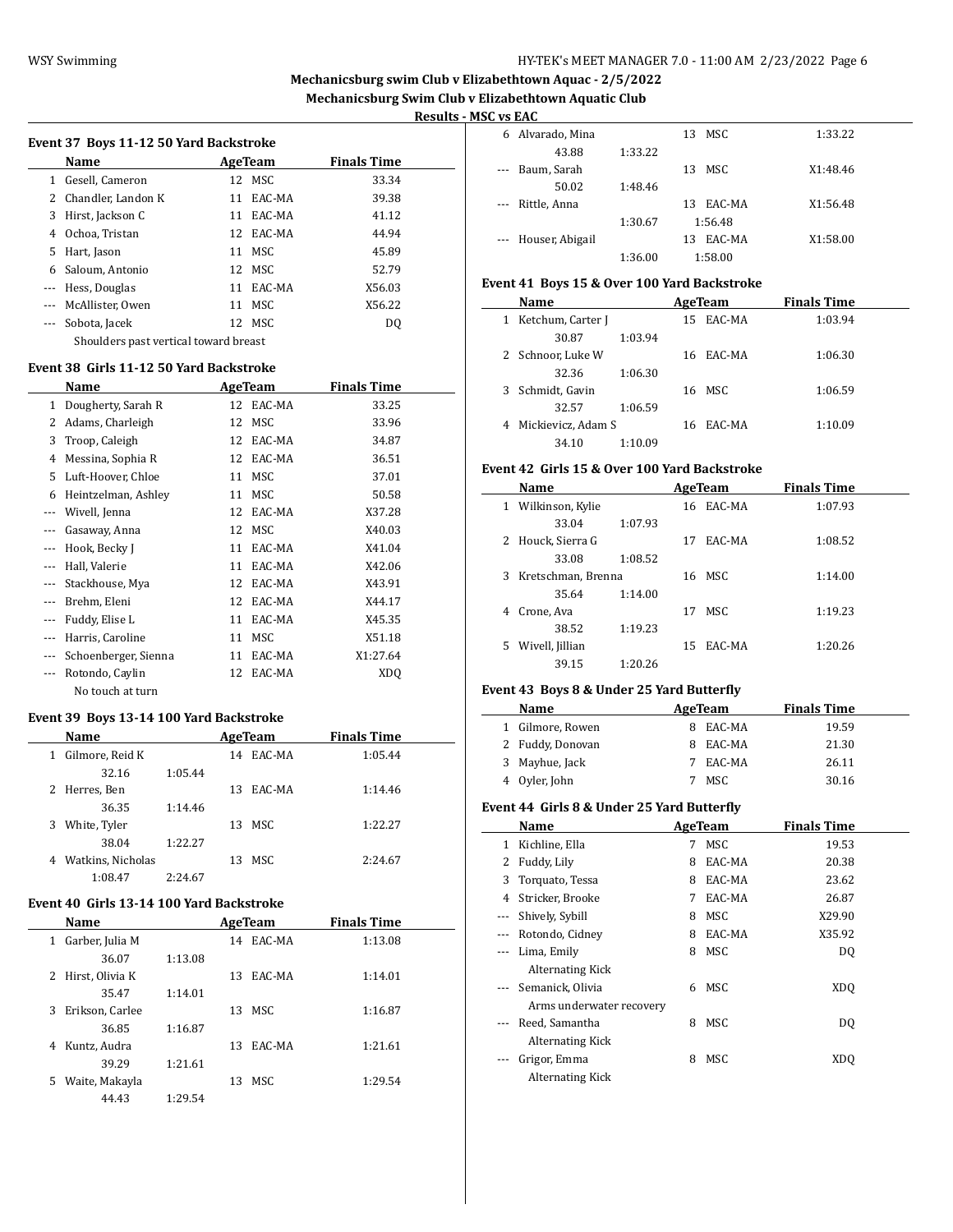# **Mechanicsburg swim Club v Elizabethtown Aquac - 2/5/2022**

**Mechanicsburg Swim Club v Elizabethtown Aquatic Club**

 $\overline{\phantom{a}}$ 

# **Results - MSC vs EAC**

|      | Event 45 Boys 9-10 50 Yard Butterfly  |    |         |                    |  |  |  |  |
|------|---------------------------------------|----|---------|--------------------|--|--|--|--|
| Name |                                       |    | AgeTeam | <b>Finals Time</b> |  |  |  |  |
| 1    | Kortze, Lincoln                       | 10 | MSC.    | 42.58              |  |  |  |  |
| 2    | McKenney, Ryan                        | 10 | MSC.    | 43.98              |  |  |  |  |
| 3    | Lambert, Julian                       | 9  | MSC.    | 48.51              |  |  |  |  |
| 4    | Troop, Cayden                         | 9  | EAC-MA  | 48.84              |  |  |  |  |
| ---  | Erb, Jackson                          | 10 | EAC-MA  | DO.                |  |  |  |  |
|      | Alternating Kick                      |    |         |                    |  |  |  |  |
|      | Event 46 Girls 9-10 50 Yard Butterfly |    |         |                    |  |  |  |  |
|      | <b>Name</b>                           |    | AgeTeam | <b>Finals Time</b> |  |  |  |  |

| Name                    |    | леетеаш   | гшать типе |
|-------------------------|----|-----------|------------|
| 1 Peters, Renee         |    | 10 EAC-MA | 32.98      |
| 2 Tymoczko, Brea        | 9  | EAC-MA    | 35.56      |
| 3 Williams, Isabelle N  | 9  | EAC-MA    | 38.68      |
| 4 Urey, Nora            |    | 10 MSC    | 44.55      |
| 5 Kevorkova, Sofia      | 10 | MSC.      | 45.96      |
| --- Beltrandi, Izabella | ч  | MSC.      | DΟ         |
|                         |    |           |            |

Arms underwater recovery

## **Event 47 Boys 11-12 50 Yard Butterfly**

| <b>Name</b>              |     | AgeTeam   | <b>Finals Time</b> |       |  |
|--------------------------|-----|-----------|--------------------|-------|--|
| 1 Houck, Colton W        |     | 12 EAC-MA |                    | 28.43 |  |
| 2 Nguyen, Max M          |     | 11 EAC-MA |                    | 32.20 |  |
| 3 Myers Viii, Benjamin L |     | 12 EAC-MA |                    | 32.82 |  |
| 4 Kichline, Eli          |     | 11 MSC    |                    | 33.19 |  |
| 5 Thomas, Bryson         | 12. | MSC.      |                    | 43.01 |  |

#### **Event 48 Girls 11-12 50 Yard Butterfly**

|          | <b>Name</b>          | AgeTeam |           | <b>Finals Time</b> |  |
|----------|----------------------|---------|-----------|--------------------|--|
|          | 1 Shubert, Mackenzie |         | 12 EAC-MA | 33.48              |  |
|          | 2 Troop, Caleigh     |         | 12 EAC-MA | 34.61              |  |
|          | 3 Howell, Elizabeth  |         | 12 MSC    | 35.83              |  |
|          | 4 Wivell, Jenna      |         | 12 EAC-MA | 36.65              |  |
|          | 5 Anderson, Peyton   | 12.     | MSC.      | 38.54              |  |
| $\cdots$ | Cronin, Jordyn       | 11      | EAC-MA    | X37.56             |  |

#### **Event 49 Boys 13-14 100 Yard Butterfly**

| Name                  |         |     | AgeTeam   | <b>Finals Time</b> |  |
|-----------------------|---------|-----|-----------|--------------------|--|
| 1 Gilmore, Reid K     |         | 14  | EAC-MA    | 58.57              |  |
| 27.24                 | 58.57   |     |           |                    |  |
| 2 Ketchum, Jack B     |         | 13. | EAC-MA    | 1:07.60            |  |
| 29.98                 | 1:07.60 |     |           |                    |  |
| 3 Kirchner, Avery K   |         |     | 14 EAC-MA | 1:08.14            |  |
| 30.97                 | 1:08.14 |     |           |                    |  |
| Adamson, Gabriel<br>4 |         | 13  | MSC       | 1:27.12            |  |
| 39.74                 | 1:27.12 |     |           |                    |  |

# **Event 50 Girls 13-14 100 Yard Butterfly**

|   | Name            |         |    | AgeTeam | <b>Finals Time</b> |  |
|---|-----------------|---------|----|---------|--------------------|--|
|   | Cronin, Tessa M |         | 14 | EAC-MA  | 1:13.63            |  |
|   | 34.70           | 1:13.63 |    |         |                    |  |
|   | Nguyen, Annale  |         | 13 | EAC-MA  | 1:16.90            |  |
|   | 34.92           | 1:16.90 |    |         |                    |  |
| 3 | Erikson, Carlee |         | 13 | MSC.    | 1:17.75            |  |
|   | 35.69           | 1:17.75 |    |         |                    |  |
| 4 | Kuntz, Audra    |         | 13 | EAC-MA  | 1:29.80            |  |
|   | 42.84           | 1:29.80 |    |         |                    |  |

|  |  | Event 51 Boys 15 & Over 100 Yard Butterfly |  |
|--|--|--------------------------------------------|--|
|--|--|--------------------------------------------|--|

|   | <b>Name</b>         |         |    | AgeTeam   | <b>Finals Time</b> |  |
|---|---------------------|---------|----|-----------|--------------------|--|
|   | *1 Runnels, Riley R |         | 17 | EAC-MA    | 1:06.26            |  |
|   | 30.62               | 1:06.26 |    |           |                    |  |
|   | *1 Nolen, Trevor J  |         |    | 15 EAC-MA | 1:06.26            |  |
|   | 30.91               | 1:06.26 |    |           |                    |  |
| 3 | Lauver, Ryan        |         |    | 15 MSC    | 1:30.67            |  |
|   | 40.07               | 1:30.67 |    |           |                    |  |

## **Event 52 Girls 15 & Over 100 Yard Butterfly**

| Name                 |         | AgeTeam   | <b>Finals Time</b> |  |
|----------------------|---------|-----------|--------------------|--|
| Bishop, Lucille<br>1 |         | 15 EAC-MA | 1:06.51            |  |
| 30.27                | 1:06.51 |           |                    |  |
| 2 Myers, Emma P      |         | 16 EAC-MA | 1:09.00            |  |
| 31.09                | 1:09.00 |           |                    |  |
| 3 Kretschman, Brenna |         | 16 MSC    | 1:13.36            |  |
| 33.56                | 1:13.36 |           |                    |  |
| 4 Wivell, Jillian    |         | 15 EAC-MA | 1:22.07            |  |
| 37.17                | 1:22.07 |           |                    |  |

# **Event 53 Boys 8 & Under 100 Yard IM**

| Name               |         | AgeTeam | <b>Finals Time</b> |  |
|--------------------|---------|---------|--------------------|--|
| Peters, Blake<br>1 |         | EAC-MA  | 1:34.16            |  |
| 42.25              | 1:34.16 |         |                    |  |
| 2 Fuddy, Donovan   |         | EAC-MA  | 1:48.63            |  |
| 53.23              | 1:48.63 |         |                    |  |
| 3 Oyler, John      |         | MSC.    | 2:05.51            |  |
| 1:04.52            | 2:05.51 |         |                    |  |

# **Event 54 Girls 8 & Under 100 Yard IM**

|    | Name                    |         |   | AgeTeam | <b>Finals Time</b> |
|----|-------------------------|---------|---|---------|--------------------|
| 1  | Sides, Liliana          |         | 8 | EAC-MA  | 1:39.40            |
|    | 47.62                   | 1:39.40 |   |         |                    |
| 2  | Kichline, Ella          |         | 7 | MSC     | 1:43.73            |
|    | 47.79                   | 1:43.73 |   |         |                    |
| 3  | Torquato, Tessa         |         | 8 | EAC-MA  | 1:53.66            |
|    | 54.93                   | 1:53.66 |   |         |                    |
| 4  | Underkoffler, Peyton    |         | 6 | EAC-MA  | 2:11.73            |
|    | 1:00.57                 | 2:11.73 |   |         |                    |
| 5. | Sweigart, Abigail       |         | 7 | MSC     | 2:13.63            |
|    | 59.42                   | 2:13.63 |   |         |                    |
|    | Lima, Emily             |         | 8 | MSC     | DQ                 |
|    | One hand touch - breast |         |   |         |                    |
|    | 1:00.93                 | DQ      |   |         |                    |
|    |                         |         |   |         |                    |

#### **Event 55 Boys 9-10 100 Yard IM**

| Name                 |         |    | AgeTeam | <b>Finals Time</b> |
|----------------------|---------|----|---------|--------------------|
| Appleby, Colton<br>1 |         | 10 | EAC-MA  | 1:24.48            |
| 39.01                | 1:24.48 |    |         |                    |
| 2 Lambert, Julian    |         | 9  | MSC.    | 1:36.39            |
| 45.59                | 1:36.39 |    |         |                    |
| 3 McKenney, Ryan     |         | 10 | MSC     | 1:37.53            |
| 45.24                | 1:37.53 |    |         |                    |
| Erb, Jackson<br>4    |         | 10 | EAC-MA  | 1:47.73            |
| 53.38                | 1:47.73 |    |         |                    |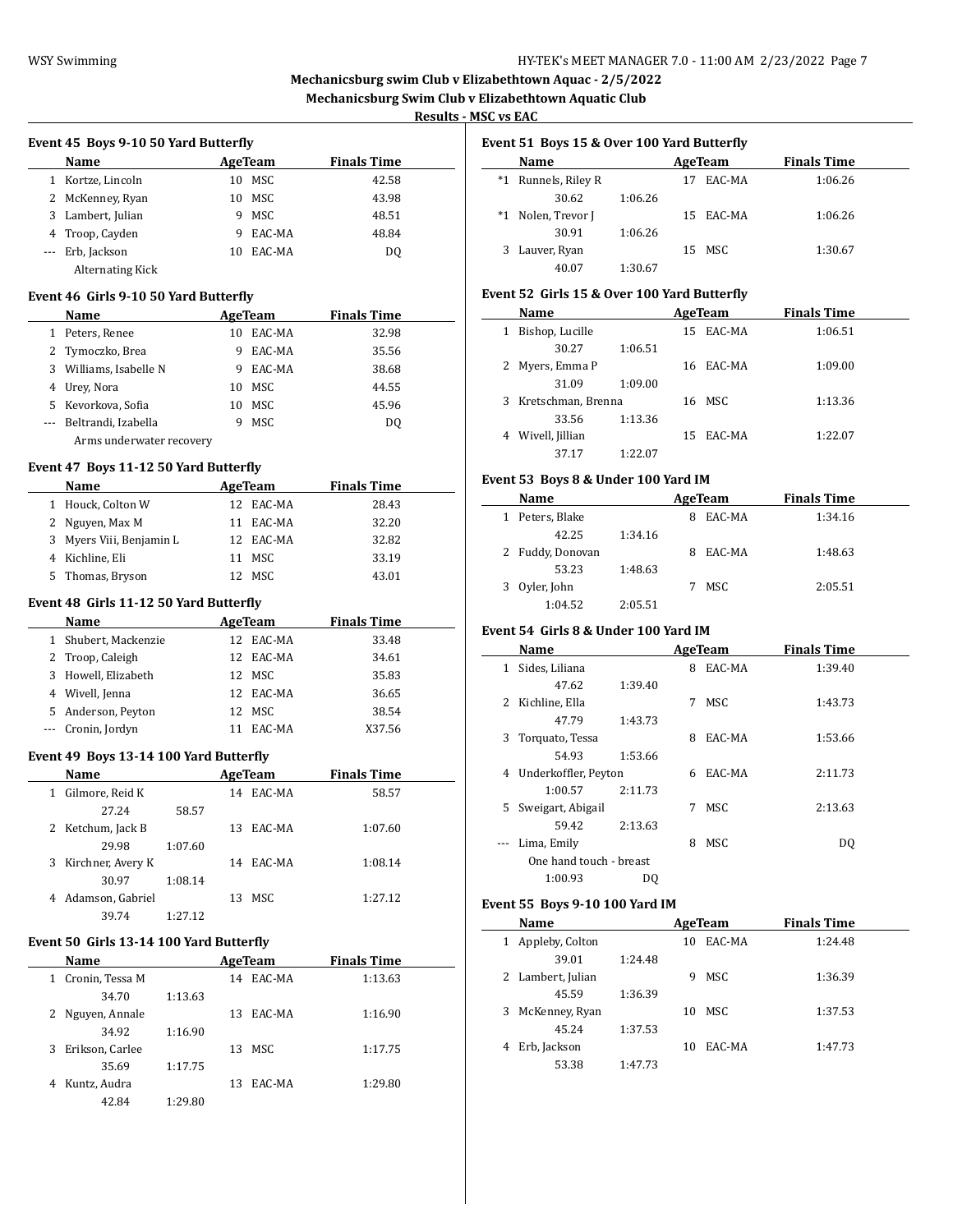## WSY Swimming **HY-TEK's MEET MANAGER 7.0 - 11:00 AM 2/23/2022** Page 8

# **Mechanicsburg swim Club v Elizabethtown Aquac - 2/5/2022 Mechanicsburg Swim Club v Elizabethtown Aquatic Club**

**Results - MSC vs EAC**

|              | Name             |         |    | AgeTeam | Finals Time |
|--------------|------------------|---------|----|---------|-------------|
| $\mathbf{1}$ | Peters, Renee    |         | 10 | EAC-MA  | 1:15.41     |
|              | 35.45            | 1:15.41 |    |         |             |
| 2            | Fuddy, Magnolia  |         | 10 | EAC-MA  | 1:28.68     |
|              | 41.34            | 1:28.68 |    |         |             |
| 3            | Stricker, Juliet |         | 10 | EAC-MA  | 1:32.60     |
|              | 43.42            | 1:32.60 |    |         |             |
| 4            | Kevorkova, Sofia |         | 10 | MSC.    | 1:39.93     |
|              | 45.60            | 1:39.93 |    |         |             |
| 5.           | Gilmore, Audra G |         | 10 | EAC-MA  | x1:40.80    |
| 6            | Oyler, Abigail   |         | 9  | MSC.    | 1:42.63     |
|              | 48.06            | 1:42.63 |    |         |             |
| 7            | James, Olivia    |         | 10 | MSC.    | 2:14.83     |
|              | 1:06.31          | 2:14.83 |    |         |             |
|              |                  |         |    |         |             |

# **Event 57 Boys 11-12 100 Yard IM**

|   | Name             |         |    | AgeTeam   | <b>Finals Time</b> |  |
|---|------------------|---------|----|-----------|--------------------|--|
| 1 | Nguyen, Max M    |         |    | 11 EAC-MA | 1:13.35            |  |
|   | 33.56            | 1:13.35 |    |           |                    |  |
|   | 2 Kichline, Eli  |         |    | 11 MSC    | 1:15.69            |  |
|   | 35.60            | 1:15.69 |    |           |                    |  |
| 3 | Thomas, Bryson   |         |    | 12 MSC    | 1:30.66            |  |
|   | 45.92            | 1:30.66 |    |           |                    |  |
| 4 | Mathias, Vincent |         |    | 12 MSC    | 1:30.87            |  |
|   | 40.01            | 1:30.87 |    |           |                    |  |
| 5 | Hirst, Jackson C |         | 11 | EAC-MA    | 1:31.53            |  |
|   | 41.61            | 1:31.53 |    |           |                    |  |

# **Event 58 Girls 11-12 100 Yard IM**

|    | Name                 |         | AgeTeam   | <b>Finals Time</b> |  |
|----|----------------------|---------|-----------|--------------------|--|
|    | 1 Dougherty, Sarah R |         | 12 EAC-MA | 1:15.19            |  |
|    | 34.16                | 1:15.19 |           |                    |  |
|    | 2 Adams, Charleigh   |         | 12 MSC    | 1:16.30            |  |
|    | 35.43                | 1:16.30 |           |                    |  |
| 3  | Troop, Caleigh       |         | 12 EAC-MA | 1:17.85            |  |
|    | 36.18                | 1:17.85 |           |                    |  |
|    | 4 Howell, Elizabeth  |         | 12 MSC    | 1:18.92            |  |
|    | 37.05                | 1:18.92 |           |                    |  |
| 5. | Cronin, Jordyn       |         | 11 EAC-MA | 1:24.53            |  |
|    | 39.42                | 1:24.53 |           |                    |  |
|    | 6 Luft-Hoover, Chloe |         | 11 MSC    | 1:25.36            |  |
|    | 39.37                | 1:25.36 |           |                    |  |
|    | --- Hook, Becky J    |         | 11 EAC-MA | X1:29.54           |  |
|    | 41.75                | 1:29.54 |           |                    |  |
|    | Fuddy, Elise L       |         | 11 EAC-MA | X1:40.36           |  |
|    | 45.54                | 1:40.36 |           |                    |  |
|    | Dormer, Anna         |         | 12 MSC    | X1:46.91           |  |
|    | 48.39                | 1:46.91 |           |                    |  |

#### **Event 59 Boys 13-14 200 Yard IM**

| Name                | AgeTeam   | <b>Finals Time</b> |  |
|---------------------|-----------|--------------------|--|
| 1 Kirchner, Avery K | 14 EAC-MA | 2:26.38            |  |

# **Event 60 Girls 13-14 200 Yard IM**

| Name              |         | AgeTeam   | <b>Finals Time</b> |  |
|-------------------|---------|-----------|--------------------|--|
| 1 Garber, Julia M |         | 14 EAC-MA | 2:31.48            |  |
| 31.73             | 1:12.20 | 1:56.00   | 2:31.48            |  |

| .                 |         |               |         |         |
|-------------------|---------|---------------|---------|---------|
| 2 Hirst, Olivia K |         | 13 EAC-MA     |         | 2:40.94 |
| 35.30             | 1:16.64 | 2:05.58       | 2:40.94 |         |
| 3 Nguyen, Annale  |         | EAC-MA<br>13. |         | 2:43.00 |
| 34.77             | 1:17.93 | 2:05.51       | 2:43.00 |         |
| 4 Runkle, Johanna |         | MSC.<br>13    |         | 2:57.88 |
| 40.85             | 1:29.47 | 2:19.04       | 2:57.88 |         |

# **Event 61 Boys 15 & Over 200 Yard IM**

|   | Name              |         | AgeTeam      | <b>Finals Time</b> |  |
|---|-------------------|---------|--------------|--------------------|--|
| 1 | Schnoor, Luke W   |         | 16 EAC-MA    | 2:23.05            |  |
|   | 32.18             | 1:08.77 | 1:50.77      | 2:23.05            |  |
|   | 2 Nolen, Trevor J |         | 15 EAC-MA    | 2:23.29            |  |
|   | 30.45             | 1:08.69 | 1:49.17      | 2:23.29            |  |
|   | 3 Schmidt, Gavin  |         | 16 MSC       | 2:25.95            |  |
|   | 32.64             | 1:09.06 | 1:52.84      | 2:25.95            |  |
| 4 | Gensemer, Owen B  |         | EAC-MA<br>17 | 2:30.06            |  |
|   | 31.09             | 1:11.53 | 1:55.13      | 2:30.06            |  |

# **Event 62 Girls 15 & Over 200 Yard IM**

|   | Name            |         | AgeTeam      | <b>Finals Time</b> |  |
|---|-----------------|---------|--------------|--------------------|--|
| 1 | Myers, Emma P   |         | 16 EAC-MA    | 2:28.29            |  |
|   | 31.92           | 1:09.89 | 1:55.96      | 2:28.29            |  |
| 2 | Bishop, Lucille |         | 15 EAC-MA    | 2:28.40            |  |
|   | 30.87           | 1:09.65 | 1:55.44      | 2:28.40            |  |
| 3 | Kutz, Joy       |         | MSC<br>17    | 2:34.28            |  |
|   | 33.65           | 1:12.83 | 1:58.55      | 2:34.28            |  |
| 4 | Wivell, Jillian |         | EAC-MA<br>15 | 2:54.75            |  |
|   | 36.66           | 1:19.49 | 2:12.54      | 2:54.75            |  |

#### **Event 63 Boys 8 & Under 100 Yard Freestyle Relay**

|                | Team                  | Relav               | <b>Finals Time</b>       |
|----------------|-----------------------|---------------------|--------------------------|
| 1              | EAC-MA                | A                   | 1:17.14                  |
|                | 1) Gilmore, Rowen 8   | 2) Mayhue, Jack 7   |                          |
|                | 3) Peters, Blake 8    | 4) Fuddy, Donovan 8 |                          |
|                | 43.47<br>1:17.14      |                     |                          |
| $\overline{2}$ | MSC.                  | A                   | 1:26.74                  |
|                | 1) Hollick, Gavin 8   |                     | 2) Strubczewski, Cohen 8 |
|                | 3) Shaffer, Hudson 8  | 4) Oyler, John 7    |                          |
|                | 44.62<br>1:26.74      |                     |                          |
| 3              | MSC.                  | B                   | 2:24.17                  |
|                | 1) Anderson, Henry 8  | 2) Bates, Levi 7    |                          |
|                | 3) Danowski, Joseph 5 | 4) Yagel, Owen 6    |                          |
|                | 1:11.16<br>2:24.17    |                     |                          |

### **Event 64 Girls 8 & Under 100 Yard Freestyle Relay**

 $\overline{\phantom{0}}$ 

|    | Team                       |         | Relav                 | <b>Finals Time</b> |
|----|----------------------------|---------|-----------------------|--------------------|
| 1. | EAC-MA                     |         | A                     | 1:18.39            |
|    | 1) Torquato, Tessa 8       |         | 2) Stackhouse, Cora 7 |                    |
|    | 3) Sides, Liliana 8        |         | 4) Fuddy, Lily 8      |                    |
|    | 44.05                      | 1:18.39 |                       |                    |
| 2  | MSC.                       |         | A                     | 1:26.31            |
|    | 1) Reed, Samantha 8        |         | 2) Grigor, Emma 8     |                    |
|    | 3) Shively, Sybill 8       |         | 4) Kichline, Ella 7   |                    |
|    | 47.78                      | 1:26.31 |                       |                    |
| 3  | EAC-MA                     |         | B                     | 1:27.24            |
|    | 1) Shellenberger, Sophie 8 |         | 2) Rotondo, Cidney 8  |                    |
|    | 3) Brock, Skylar 8         |         | 4) Gubbins, Alayna 8  |                    |
|    | 45.73                      | 1:27.24 |                       |                    |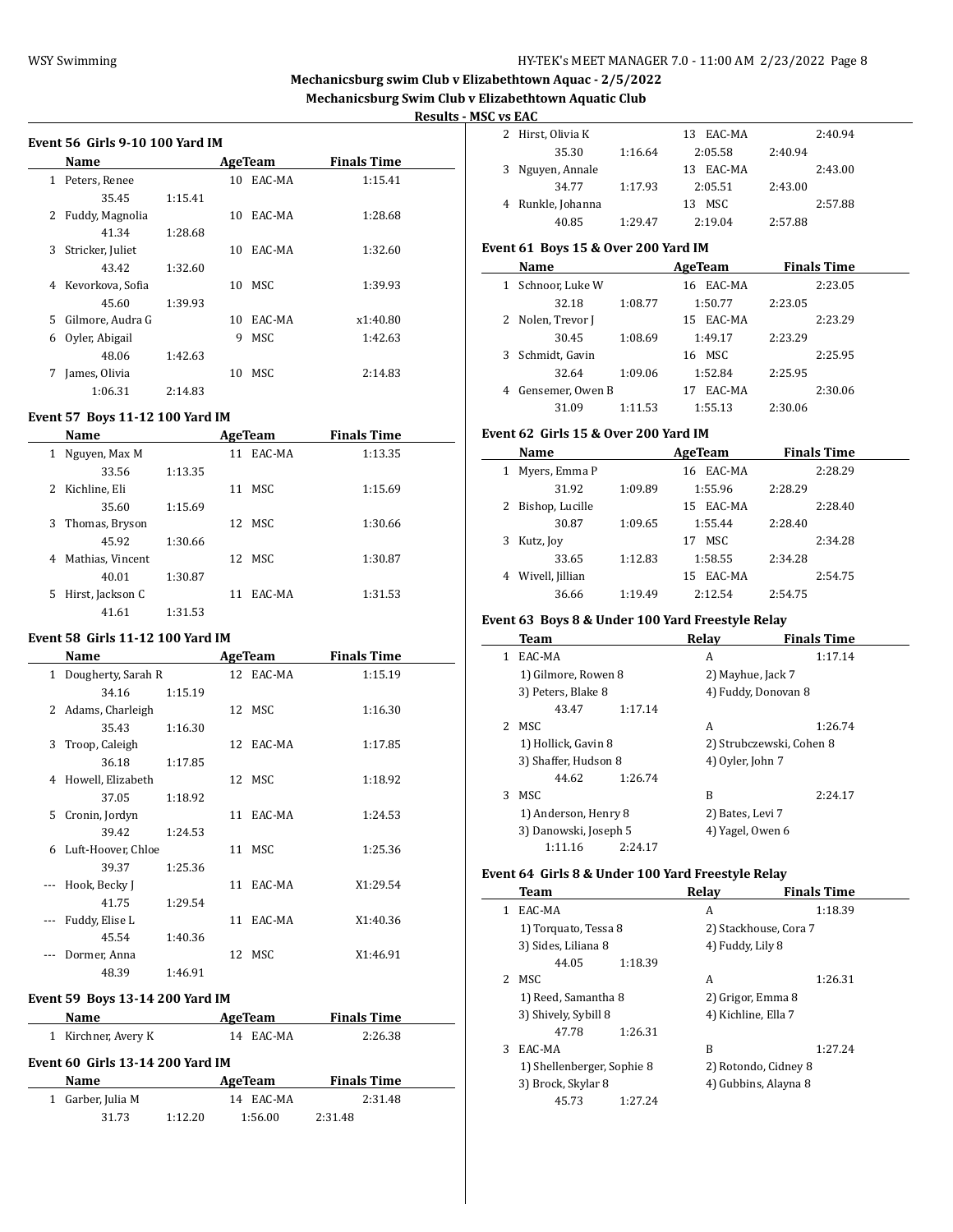# **Mechanicsburg swim Club v Elizabethtown Aquac - 2/5/2022 Mechanicsburg Swim Club v Elizabethtown Aquatic Club**

# **Results - MSC vs EAC**

 $\sim$ 

#### **(Event 64 Girls 8 & Under 100 Yard Freestyle Relay)**

|    | Team                      | Relav | <b>Finals Time</b>     |
|----|---------------------------|-------|------------------------|
| 4  | MSC                       | B     | 1:41.94                |
|    | 1) Lima, Emily 8          |       | 2) Dominick, Eleanor 7 |
|    | 3) Lima, Hannah 7         |       | 4) Sweigart, Abigail 7 |
|    | 49.69<br>1:41.94          |       |                        |
| 5. | MSC                       | C     | x2:16.32               |
|    | 1) Hoddinett, Jennifer 7  |       | 2) Vargas, Scarlett 5  |
|    | 3) Bates, Adeline 6       |       | 4) Zehring, Grace 8    |
|    | 1:19.49<br>2:16.32        |       |                        |
|    | EAC-MA                    | C     | DO.                    |
|    | Early take-off swimmer #2 |       |                        |
|    | 1) Underkoffler, Peyton 6 |       | 2) Tymoczko, Maya 6    |
|    | 3) Cao, Evangeline 8      |       | 4) Stricker, Brooke 7  |
|    | 57.78<br>DQ               |       |                        |

# **Event 65 Boys 9-10 200 Yard Freestyle Relay**

| Team                  |         | Relay   | <b>Finals Time</b>    |  |
|-----------------------|---------|---------|-----------------------|--|
| EAC-MA                |         | A       | 2:26.08               |  |
| 1) Troop, Cayden 9    |         |         | 2) Walsh, Austin 10   |  |
| 3) Chandler, Calvin 9 |         |         | 4) Appleby, Colton 10 |  |
| 38.00                 | 1:17.85 | 1:53.54 | 2:26.08               |  |
| MSC<br>$\mathcal{L}$  |         | A       | 2:30.41               |  |
| 1) Lambert, Julian 9  |         |         | 2) Makwana, Omkar 10  |  |
| 3) McKenney, Ryan 10  |         |         | 4) Kortze, Lincoln 10 |  |
| 37.86                 | 1:17.04 | 2:00.76 | 2:30.41               |  |

# **Event 66 Girls 9-10 200 Yard Freestyle Relay**

|             | Team                        |         | Relay                  | <b>Finals Time</b>       |
|-------------|-----------------------------|---------|------------------------|--------------------------|
| 1           | EAC-MA                      |         | A                      | 2:14.66                  |
|             | 1) Williams, Isabelle N 9   |         | 2) Greene, Layla F 9   |                          |
|             | 3) Tymoczko, Brea 9         |         | 4) Peters, Renee 10    |                          |
|             | 35.86                       | 1:12.58 | 1:44.56                | 2:14.66                  |
| $2^{\circ}$ | EAC-MA                      |         | B                      | 2:35.10                  |
|             | 1) Fuddy, Magnolia 10       |         | 2) Stricker, Juliet 10 |                          |
|             | 3) Supernavage, Abriella 10 |         |                        | 4) Gilmore, Audra G 10   |
|             | 37.37                       | 1:15.84 | 1:53.52                | 2:35.10                  |
| 3           | MSC.                        |         | A                      | 2:39.71                  |
|             | 1) Urey, Nora 10            |         |                        | 2) Eisenhart, Ella 10    |
|             | 3) Kevorkova, Sofia 10      |         | 4) Oyler, Abigail 9    |                          |
|             | 40.11                       | 1:25.33 | 1:59.27                | 2:39.71                  |
| 4           | EAC-MA                      |         | C                      | x2:59.77                 |
|             | 1) Berry, Paige 9           |         | 2) Mayhue, Isla 9      |                          |
|             | 3) Roda, Claire A 9         |         |                        | 4) Schoenberger, Lucca 9 |
|             | 54.71                       | 1:35.36 | 2:20.19                | 2:59.77                  |
| 5.          | MSC.                        |         | R                      | 3:09.40                  |
|             | 1) Beltrandi, Izabella 9    |         | 2) James, Olivia 10    |                          |
|             | 3) Bates, Aubrey 9          |         |                        | 4) Gasaway, Carolyn 9    |
|             | 51.53                       | 1:37.12 | 2:30.07                | 3:09.40                  |

#### **Event 67 Boys 11-12 200 Yard Medley Relay**

|                     | Team                         |                       | Relav             | <b>Finals Time</b> |
|---------------------|------------------------------|-----------------------|-------------------|--------------------|
|                     | EAC-MA                       |                       | А                 | 2:17.01            |
| 1) Nguyen, Max M 11 |                              | 2) Houck, Colton W 12 |                   |                    |
|                     | 3) Myers Viii, Benjamin L 12 |                       | 4) Rittle, Ben 12 |                    |
|                     | 36.13                        | 1:15.33               | 1:43.89           | 2:17.01            |

| EAC-MA                   |         | в                      | 2:20.34                |
|--------------------------|---------|------------------------|------------------------|
| 1) Hess, Douglas 11      |         | 2) Hirst, Jackson C 11 |                        |
| 3) Chandler, Landon K 11 |         | 4) Ochoa, Tristan 12   |                        |
| 56.55                    | 1:42.63 | 2:20.34                |                        |
| MSC.                     |         | А                      | 2:39.37                |
| 1) McAllister, Owen 11   |         | 2) Gesell, Cameron 12  |                        |
| 3) Kichline, Eli 11      |         |                        | 4) Mathias, Vincent 12 |
| 54.38                    | 1:33.22 | 2:10.51                | 2:39.37                |

# **Event 68 Girls 11-12 200 Yard Medley Relay**

|                | Team                      |                        | Relay   | <b>Finals Time</b>       |
|----------------|---------------------------|------------------------|---------|--------------------------|
| $\mathbf{1}$   | EAC-MA                    |                        | A       | 2:17.30                  |
|                | 1) Troop, Caleigh 12      |                        |         | 2) Shubert, Mackenzie 12 |
|                | 3) Dougherty, Sarah R 12  |                        |         | 4) Messina, Sophia R 12  |
|                | 35.82                     | 1:14.99                | 1:47.44 | 2:17.30                  |
| $\overline{2}$ | MSC.                      |                        | A       | 2:26.73                  |
|                | 1) Adams, Charleigh 12    |                        |         | 2) Gasaway, Anna 12      |
|                | 3) Howell, Elizabeth 12   | 4) Anderson, Peyton 12 |         |                          |
|                | 45.14                     | 1:19.72                | 1:55.91 | 2:26.73                  |
| 3              | EAC-MA                    |                        | B       | 2:40.81                  |
|                | 1) Wivell, Jenna 12       |                        |         | 2) Torquato, Maya 11     |
|                | 3) Cronin, Jordyn 11      |                        |         | 4) Brehm, Eleni 12       |
|                | 45.63                     | 1:24.37                | 2:03.06 | 2:40.81                  |
| 4              | EAC-MA                    |                        | C       | x2:58.84                 |
|                | 1) Rotondo, Caylin 12     |                        |         | 2) Stackhouse, Mya 12    |
|                | 3) Hall, Valerie 11       |                        |         | 4) Hook, Becky J 11      |
|                | 51.57                     | 1:40.08                | 2:24.20 | 2:58.84                  |
| 5.             | MSC                       |                        | R       | 3:22.39                  |
|                | 1) Heintzelman, Ashley 11 |                        |         | 2) Dormer, Anna 12       |
|                | 3) Luft-Hoover, Chloe 11  |                        |         | 4) Harris, Caroline 11   |
|                | 54.61                     | 1:51.71                | 2:33.63 | 3:22.39                  |

#### **Event 69 Boys 13-14 200 Yard Medley Relay**

| Team                    |         | Relay   | <b>Finals Time</b>      |
|-------------------------|---------|---------|-------------------------|
| EAC-MA                  |         | A       | 1:57.91                 |
| 1) Ketchum, Jack B 13   |         |         | 2) Kirchner, Avery K 14 |
| 3) Gilmore, Reid K 14   |         |         | 4) Kirchner, Chase E 14 |
| 28.72                   | 1:03.62 | 1:31.28 | 1:57.91                 |
| MSC                     |         | A       | 2:43.85                 |
| 1) Watkins, Nicholas 13 |         |         | 2) Thomas, Bryson 12    |
| 3) Adamson, Gabriel 13  |         |         | 4) White, Tyler 13      |
| 54.16                   | 1:37.66 | 2:14.05 | 2:43.85                 |

#### **Event 70 Girls 13-14 200 Yard Medley Relay**

|    | Team                      |         | Relay                 | <b>Finals Time</b>    |  |
|----|---------------------------|---------|-----------------------|-----------------------|--|
| 1. | EAC-MA                    |         | A                     | 2:14.98               |  |
|    | 1) Hirst, Olivia K 13     |         | 2) Houser, Abigail 13 |                       |  |
|    | 3) Garber, Julia M 14     |         |                       | 4) Cronin, Tessa M 14 |  |
|    | 36.05                     | 1:19.08 | 1:46.39               | 2:14.98               |  |
|    | 2 MSC                     |         | A                     | 2:29.23               |  |
|    | 1) Alvarado, Mina 13      |         |                       | 2) Runkle, Johanna 13 |  |
|    | 3) Erikson, Carlee 13     |         | 4) Waite, Makayla 13  |                       |  |
|    | 42.47                     | 1:22.86 | 1:54.86               | 2:29.23               |  |
|    | EAC-MA                    |         | R                     | DO                    |  |
|    | Early take-off swimmer #4 |         |                       |                       |  |
|    | 1) Shubert, Derian 14     |         | 2) Rittle, Anna 13    |                       |  |
|    | 3) Kuntz, Audra 13        |         | 4) Nguyen, Annale 13  |                       |  |
|    | 50.96                     | 1:31.82 | 2:18.04               | DO                    |  |